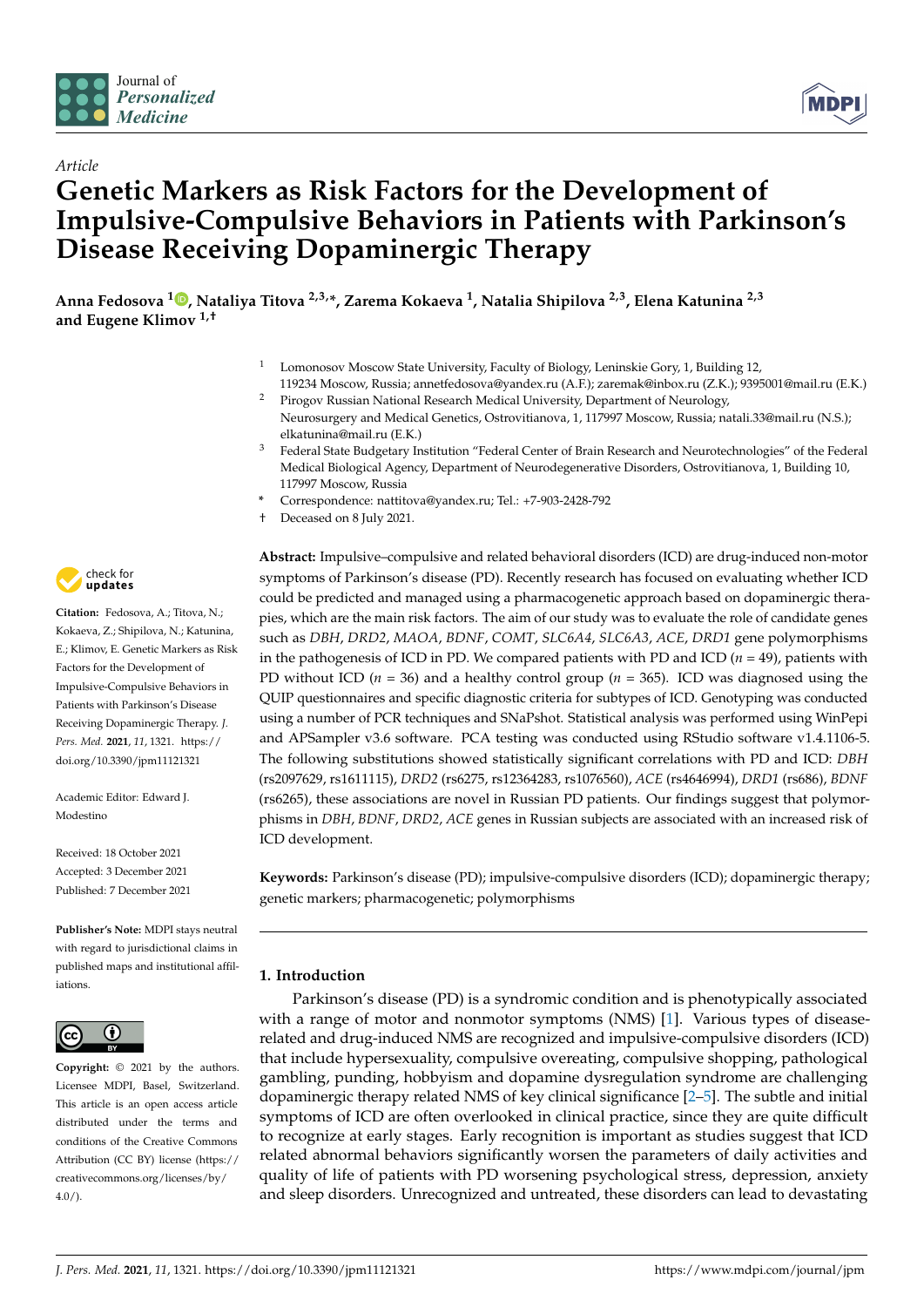consequences, including financial collapse and bankrupcy, divorce, dismissal from work, disruption of social activities, unsanitary living conditions and somatic complications. The estimated frequency of ICD in PD patients varies greatly in different studies—from 3.5% to 42.8% [\[3](#page-14-3)[,6](#page-14-4)[,7\]](#page-14-5) due to the use of different study designs, questionnaires, scales, as well as different cultural, social, ethnic and economic characteristics of the patients. There is a clear association between the use of dopaminergic therapy (especially dopamine receptor agonists) and ICD development. Other risk factors for the development of ICD include male gender, young age, early PD development, history of ICD, substance and alcohol abuse, bipolar disorder, depression, smoking, and being unmarried [\[3](#page-14-3)[,8](#page-14-6)[–12\]](#page-14-7).

Genetic factors are thought to play a certain role in the development of ICD. The involved genes are those encoding receptors or transporters involved in dopamine metabolism, or genes that regulate the activity of enzymes involved in the breakdown pathways of the main neurotransmitters, i.e., dopamine, serotonin, norepinephrine, glutamate [\[2,](#page-14-1)[13–](#page-14-8)[20\]](#page-14-9). As an example, addictive behavior in early PD has been linked to *DRD3* variant [\[18\]](#page-14-10).

Our central hypothesis is based on other research addressing genetic risk factors for ICD using candidate genetic panel-based predictability of ICD in PD and most suggest that related gene products with ICD link are involved in the dopamine metabolizing pathways.

We hypothesized that some proposed ICD markers could be used as a pre-diagnostic marker prior to overt clinical manifestations of the disease. These data could then help to manage and personalize therapy at early stages of PD when there is minimal neuronal degradation.

The study was aimed at evaluating the role of *DBH*, *DRD2*, *MAOA*, *BDNF*, *COMT*, *SLC6A4*, *SLC6A3*, *ACE*, *DRD1* gene polymorphisms in the development of ICD in PD patients receiving dopaminergic therapy. To the best of our knowledge, it was the first genetic study evaluating ICD in Russian PD patients.

#### **2. Materials and Methods**

## *2.1. Patients*

The 386 PD patients were examined over the period from 2015 to 2018. PD diagnosis was made based on the UK Parkinson's Disease Society Brain Bank clinical diagnostic criteria [\[21\]](#page-14-11). The inclusion and exclusion criteria were used for patient enrolment to the study. The inclusion criteria were as follows: age over 40 years, the use of dopaminergic therapy, the patient's informed written consent to participate in the study. For the control group, the inclusion criterion was the history of treatment with dopamine receptor agonists (DA) for at least 3 years. The exclusion criteria were as follows: dementia of any grade (based on the DSM-IV criteria [American Psychiatric Association, 2000], MMSE total  $score < 24$ ).

The screening survey for the detection of ICD in PD patients was conducted using QUIP-Short and QUIP-Full questionnaires [\[22](#page-14-12)[,23\]](#page-14-13).

These questionnaires revealed ICD related symptoms in 78 (20.2%) subjects. Subsequently, specific diagnostic criteria were applied to confirm each subtype of ICD. Pathological gambling and compulsive overeating were confirmed based on the DSM-IV diagnostic criteria; compulsive shopping—based on the criteria developed by S. McElroy et al. [\[24\]](#page-14-14); hypersexuality—based on the criteria developed by V. Voon et al. [\[25\]](#page-15-0); punding and hobbyism—based on the criteria developed by A. Evans et al. [\[26\]](#page-15-1), dopamine dysregulation syndrome—based on the criteria developed by G. Giovannoni et al. [\[27\]](#page-15-2). Thus, the main group included patients who had been found to have ICD based on the QUIP screening survey and the use of comprehensive diagnostic criteria (*n* = 49; PD + ICD; PD1). The control group included 36 PD patients who did not demonstrate abnormal behaviors or ICD (PD2). Demographic and clinical data of the patients are shown in Table [1.](#page-2-0) The population sample in this study is ethnically homogeneous and represent a white Caucasian population.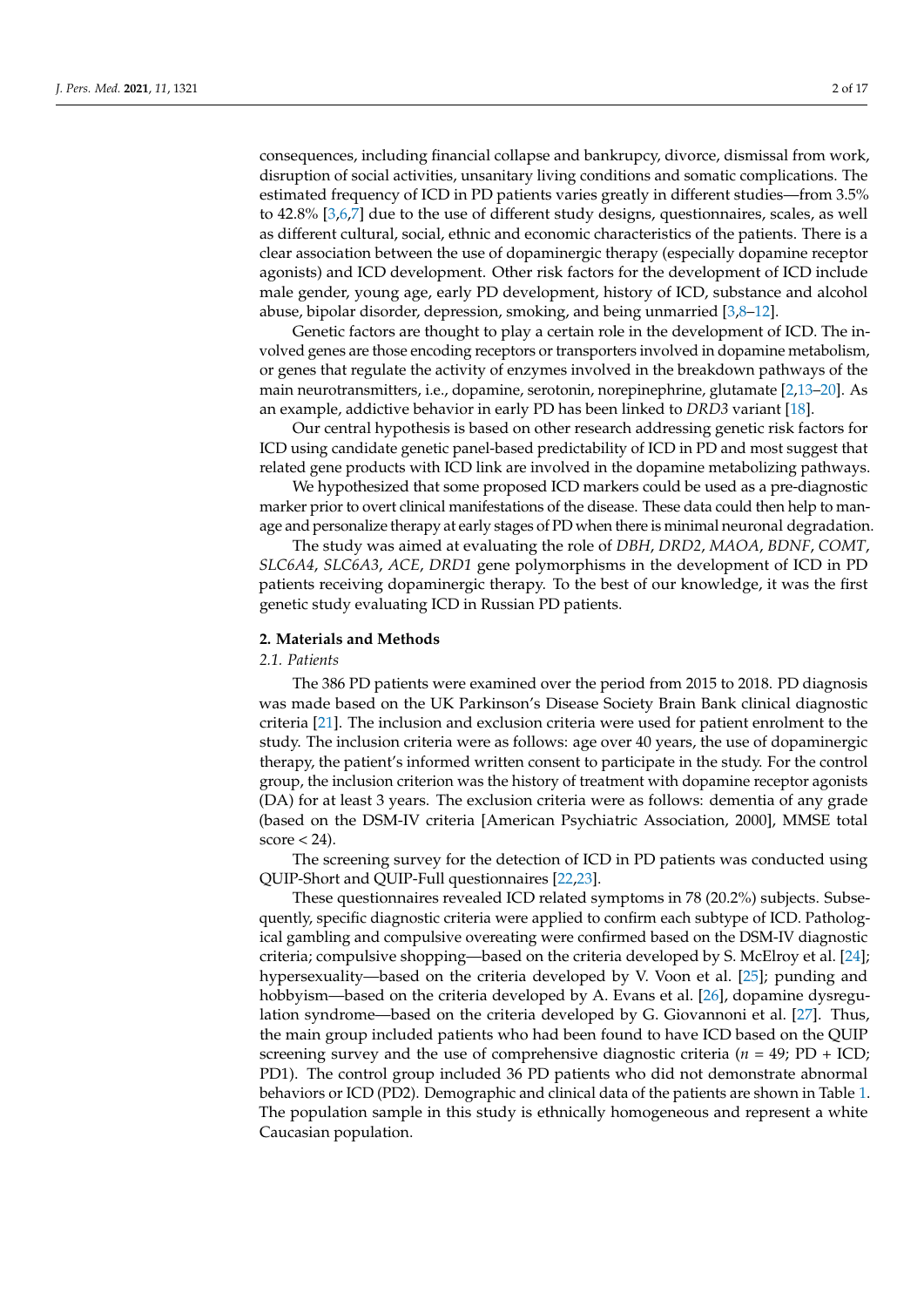<span id="page-2-0"></span>

| Parameters described                                  | $PD + ICD$ , $PD1$ , $n = 49$                                                                                                                                                                                                                                                                                                                                                                                                                                                                         | PD2, $n = 36$                                                                                                                                                                                                                                 |
|-------------------------------------------------------|-------------------------------------------------------------------------------------------------------------------------------------------------------------------------------------------------------------------------------------------------------------------------------------------------------------------------------------------------------------------------------------------------------------------------------------------------------------------------------------------------------|-----------------------------------------------------------------------------------------------------------------------------------------------------------------------------------------------------------------------------------------------|
| Mean age, years                                       | $65.8 \pm 8$                                                                                                                                                                                                                                                                                                                                                                                                                                                                                          | $70.6 \pm 5.9$                                                                                                                                                                                                                                |
| Number of subjects male                               | 23                                                                                                                                                                                                                                                                                                                                                                                                                                                                                                    | 18                                                                                                                                                                                                                                            |
| Number of subjects female                             | 26                                                                                                                                                                                                                                                                                                                                                                                                                                                                                                    | 18                                                                                                                                                                                                                                            |
| Education duration, years                             | $15.9 \pm 3$                                                                                                                                                                                                                                                                                                                                                                                                                                                                                          | $15.8 \pm 3.6$                                                                                                                                                                                                                                |
| Duration of the disease, years                        | $6.6 \pm 4.94$                                                                                                                                                                                                                                                                                                                                                                                                                                                                                        | $7.53 \pm 4.9$                                                                                                                                                                                                                                |
| Hoehn and Yahr stage                                  | $2.2 \pm 0.5$                                                                                                                                                                                                                                                                                                                                                                                                                                                                                         | $2.5 \pm 0.5$                                                                                                                                                                                                                                 |
| UPDRS, total score                                    | $33.4 \pm 11.9$                                                                                                                                                                                                                                                                                                                                                                                                                                                                                       | $36.3 \pm 12.2$                                                                                                                                                                                                                               |
| LEDD, mg/day                                          | $731.5 \pm 454$                                                                                                                                                                                                                                                                                                                                                                                                                                                                                       | $762.4 \pm 342.1$                                                                                                                                                                                                                             |
| Duration of the use of dopaminergic<br>therapy, years | $6.6 \pm 4.94$                                                                                                                                                                                                                                                                                                                                                                                                                                                                                        | $7.53 \pm 4.9$                                                                                                                                                                                                                                |
| Breakdown of the types of<br>dopaminergic therapy     | Levodopa + DA ( $n = 13$ ; 26.5%), Levodopa + DA<br>+ amantadine ( $n = 13$ ; 26.5%),<br>DA monotherapy ( $n = 7$ ; 14.3%),<br>Levodopa monotherapy ( $n = 4$ ; 8.25%),<br>DA + amantadine ( $n = 4$ ; 8.25%),<br>Levodopa + COMT inhibitor + DA + amantadine<br>$(n = 3; 6.1\%)$ ,<br>Levodopa + amantadine ( $n = 2$ ; 4.1%),<br>Levodopa + COMT inhibitor + DA ( $n = 1$ ; 2%),<br>Levodopa + MAO-B inhibitor ( $n = 1$ ; 2%),<br>Levodopa + DA + amantadine + MAO-B<br>inhibitor ( $n = 1$ ; 2%). | Levodopa + DA + amantadine ( $n = 14$ ;<br>$38.9\%$ ,<br>Levodopa + DA ( $n = 12$ ; 33.3%),<br>DA + amantadine ( $n = 5$ ; 13.9%),<br>DA monotherapy ( $n = 4$ ; 11.1%),<br>Levodopa + COMT inhibitor + DA +<br>amantadine ( $n = 1$ ; 2.8%). |

**Table 1.** Demographic and clinical characteristics of the study groups.

UPDRS = Unified Parkinson's disease rating scale; LEDD = levodopa equivalent daily dose; DA = dopamine agonists; COMT inhibitor = catechol-O-methyltransferase inhibitor; MAO-B inhibitor = monoamine Oxidase B inhibitor.

#### *2.2. Ethical Principles*

The study was conducted in accordance with the requirements of the World Medical Association (WMA)'s Declaration of Helsinki. All patients gave their written informed consent to participate in the study.

### *2.3. Methods*

Laboratory tests included collection of venous blood samples in PD patients of the main group (*n* = 49; PD + ICD) and the control group (*n* = 36). Blood samples were stored in vacuum tubes with EDTA K2/K3 specially designed for laboratory whole blood studies. EDTA fillers (ethylenediaminacetic acid) bind calcium ions, creating stable complexes and was used as an anticoagulant in this study. Blood sampling was performed at N.I. Pirogov Municipal Clinical Hospital No.1 (N.I. Pirogov Russian National Research Medical University) and a consultative medical office for patients with extrapyramidal symptoms of catchment of the District Neurology Department of Central Administrative District of Moscow City.

Population control group blood samples (*n* = 365; control) were provided by blood transfusion station on condition of anonymity. The population control aim is needed to provide a natural baseline for mutation frequencies. The estimated number of PD patients in Russia is approximately 210,000 people (prevalence of 30–140/100,000) and thus it is necessary to provide control data as far as possible so as to account for natural variations. We used a fully health screened blood donor group where all the donors had passed a rigorous medical examination with exclusion of those with family history of neurodegenerative disorders, PD, dementia as well as any behavioral or mental health issues.

Genotype frequencies of selected gene substitutions were estimated:

• *ACE* (rs4646994)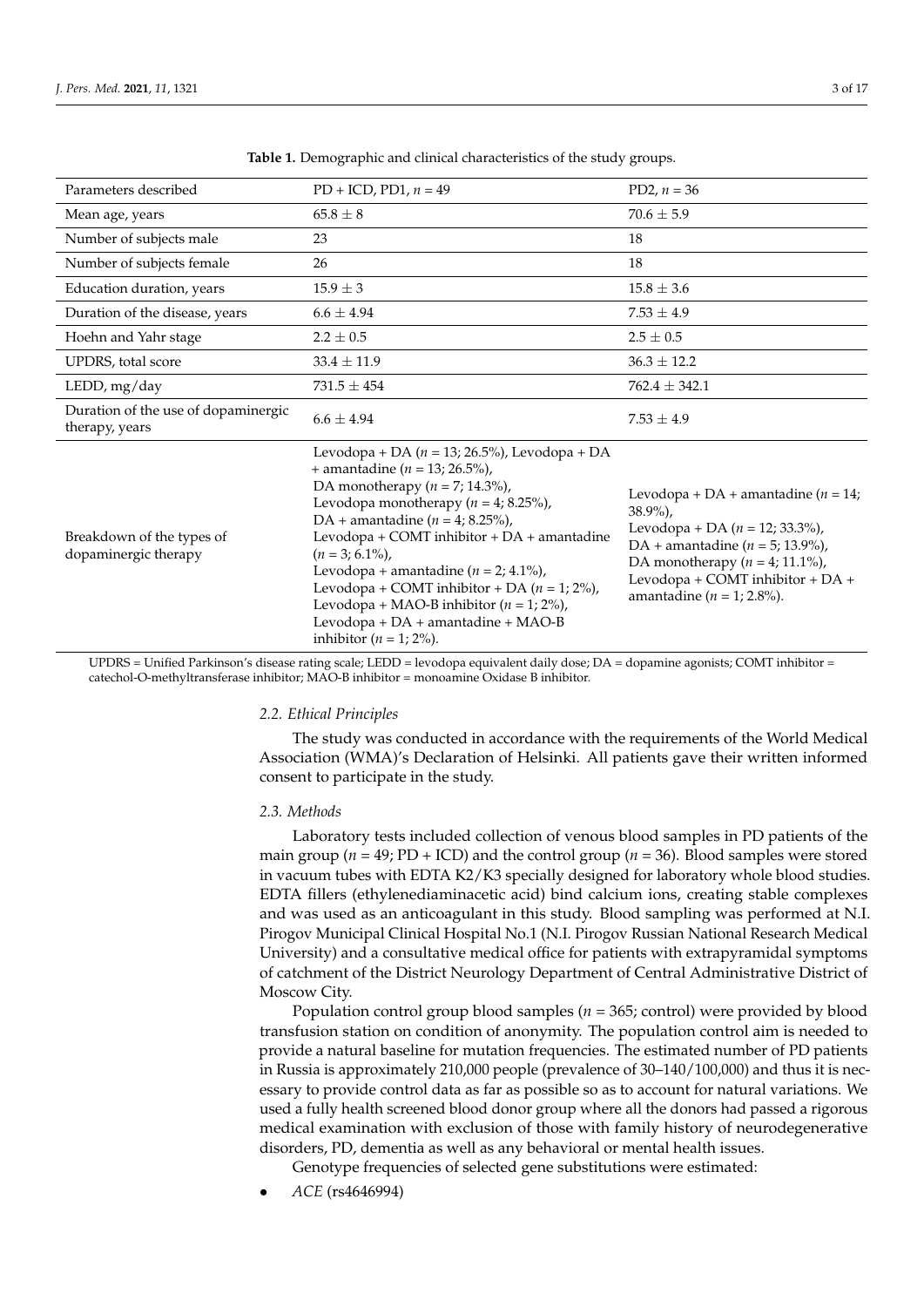- *BDNF* (rs2049046, rs6265)
- *COMT* (rs4680)
- *DBH* (rs141116007, rs2097629, rs1611115)
- *DRD1* (rs686)
- *DRD2* (rs1799732, rs6275, rs2283265, rs12364283, rs1076560)
- *MAOA* (VNTR)
- *SLC6A3* (rs27072)
- *SLC6A4* (rs38130034)

## 2.3.1. DNA Isolation

DNA was isolated from whole blood samples using columns according to the manufacturer's instructions (IG Spin DNA Prep 100 kit, manufactured by Isogen Laboratory LLC, Russia).

# 2.3.2. PCR Testing

The allelic analysis was conducted using polymerase chain reaction (PCR)-based techniques: PCR, PCR-RFLP (the combination of the polymerase chain reaction with the restriction fragment length polymorphism analysis), real-time PCR, and SNaPshot (single nucleotide polymorphism genotyping using allele-specific PCR and fluorescence melting curves) [\[28\]](#page-15-3). The sequences of primers (manufactured by DNA-Synthesis LLC, Moscow, Russia) are shown in Supplementary Material Tables S1 and S2.

PCR testing was carried out using HS Taq DNA polymerase and ScreenMix-HS test kits (manufactured by Evrogen, Moscow, Russia), and the T100 device (Bio-Rad Laboratories, Inc, Hercules, CA, USA). The following PCR cycling parameters were used: 94 ◦C–3 min; 40–45 cycles:  $94^{\circ}$ C—20 s, To  $^{\circ}$ C—15 s, 72  $^{\circ}$ C—30 s; 72  $^{\circ}$ C—5 min, where To is the primer annealing temperature (see Supplementary Material Tables S1 and S2).

Real-time PCR was conducted using qPCRmix-HS and qPCRmix-HS SYBR test kits (manufactured by Evrogen, Moscow, Russia) and the StepOnePlus Real Time PCR System device (Applied Biosystems, Waltham, MA, USA). The fluorescence detection was performed at FAM/VIC channels.

## 2.3.3. Restriction Analysis

The restriction analysis of PCR products was conducted in the conditions described by the restriction endonuclease manufacturer (SibEnzyme Ltd., Novosibirsk, Russia). The table describing restriction endonucleases used and DNA fragments obtained is presented in Supplementary Material Table S3.

## *2.4. Statistical Analysis*

A two-tailed Fisher exact test (Fi) was used to reliably compare small samples during the assessment of gene substitution association. The calculations were performed using WinPepi software, v.11.65 [\(http://www.brixtonhealth.com/pepi4windows.html\)](http://www.brixtonhealth.com/pepi4windows.html) (accessed on 23 August 2016) [\[29\]](#page-15-4). The results with Fisher's *p*-value < 0.05 were considered statistically significant. The mode of inheritance (dominant or recessive) was determined in accordance with the Akaike information criterion.

The groups of PD patients with ICD symptoms while on dopaminergic therapy, PD patients not experiencing impulse control disorders, and the population control group were used for comparative analysis.

The following groups were compared: PD1 versus PD2, PD1 versus control, PD2 versus control, PD1 + PD2 versus control.

The detection of complex genotypes associated with a trait was conducted using APSampler v3.6 [\[30\]](#page-15-5) polygenic data analysis software based on common statistical tests (Fisher's exact test, Bonferroni adjustment for *p*-value and FDR) as well as the permutation test algorithm, which allowed to analyze associations in small samples.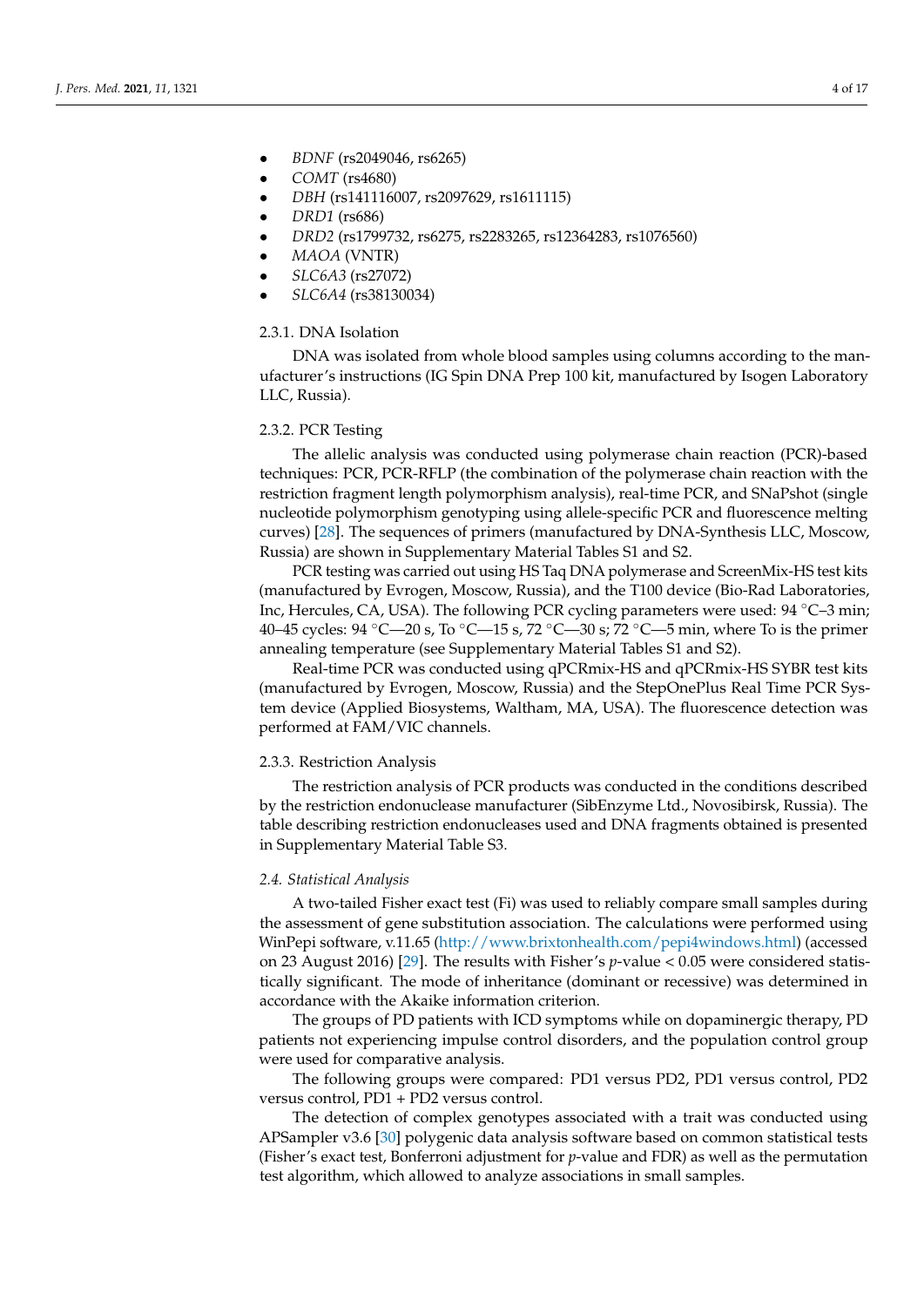## *2.5. Principal Component Analysis*

PCA was applied to ensure best visualization of differences in a data set with many variables. The data set is adjusted to the new coordinate system in such a way that the most significant variance is detected at the first coordinate, and each subsequent coordinate is orthogonal to the last one and has a smaller variance. Thus, a set of X correlated variables for Y samples is transformed into a set of *p* uncorrelated principal components for the same samples. The analysis was conducted using RStudio software.

## **3. Results**

# *3.1. Association between the Genetic Markers in PD Patients without ICD (PD2 Group)*

The association between PD without ICD and patient genotypes was evaluated by statistical analysis using the WinPepi software. The mode of inheritance was determined using the Akaike information criterion. The mode with the lowest *p*-value according to the Fisher's test was considered the correct one. All data obtained for SNP genes evaluated are shown in Table [2.](#page-5-0)

**Table 2.** Summary table of statistical analysis for the group of patients with Parkinson's disease (PD) without impulsivecompulsive disorder (ICD) (PD2) vs. population control group.

| Gene             | Substitution |           | PD <sub>2</sub> | Control | Chi, $p$              | Fi(p)                | <b>OR</b> | CI95%          |
|------------------|--------------|-----------|-----------------|---------|-----------------------|----------------------|-----------|----------------|
|                  |              | $II + ID$ | 26              | 282     | 1.017                 | 0.294                | 0.67      | $0.30 - 1.64$  |
| DBH              | rs141116007  | DD        | 10              | 73      | 0.313                 |                      | 1.49      | $0.61 - 3.36$  |
| <b>BDNF</b>      | rs2049046    | AA        | $\overline{7}$  | 50      | 0.847                 | 0.327                | 1.51      | $0.53 - 3.76$  |
|                  |              | $AT + TT$ | 29              | 312     | 0.358                 |                      | 0.66      | $0.27 - 1.90$  |
| DRD <sub>2</sub> | rs1799732    | CC        | 15              | 18      | 1.911                 | 0.189                | 1.83      | $0.71 - 4.68$  |
|                  |              | $CD + DD$ | 21              | 46      | 0.167                 |                      | 0.55      | $0.21 - 1.42$  |
| <b>MAOA</b>      | <b>VNTR</b>  | $SS + SL$ | 20              | 129     | 3.309                 | 0.076                | 1.89      | $0.89 - 4.05$  |
|                  |              | LL        | 16              | 195     | 0.069                 |                      | 0.53      | $0.25 - 1.12$  |
| DRD <sub>2</sub> | rs6275       | <b>TT</b> | 18              | 34      | 43.706                | $2.9 \times 10^{-8}$ | 9.00      | 3.97-20.14     |
|                  |              | $CT + CC$ | 18              | 306     | $3.8 \times 10^{-11}$ |                      | 0.11      | $0.05 - 0.25$  |
| DBH              | rs2097629    | AA        | 6               | 114     | 5.995                 | 0.016                | 0.34      | $0.11 - 0.86$  |
|                  |              | $AG + GG$ | 30              | 192     | 0.014                 |                      | 2.97      | 1.17-8.97      |
| <b>BDNF</b>      | rs6265       | $AA + AG$ | 16              | 94      | 8.308                 | $6.7\times10^{-3}$   | 2.83      | $1.27 - 6.29$  |
|                  |              | GG        | 16              | 266     | $3.9 \times 10^{-3}$  |                      | 0.35      | $0.16 - 0.79$  |
| DBH              |              | $TT + CT$ | 26              | 328     | 11.256                | $2.8 \times 10^{-3}$ | 0.27      | $0.11 - 0.68$  |
|                  | rs1611115    | CC        | 10              | 34      | $7.9 \times 10^{-4}$  |                      | 3.71      | 1.46-8.77      |
| COMT             |              | $AA + AG$ | 22              | 147     | 3.773                 | 0.063                | 0.48      | $0.22 - 1.11$  |
|                  | rs4680       | GG        | 14              | 45      | 0.052                 |                      | 2.08      | $0.90 - 4.65$  |
| DRD <sub>2</sub> | rs2283265    | $TT + CT$ | 34              | 161     | 0.572                 | 0.610                | 0.53      | $0.08 - 5.78$  |
|                  |              | CC        | $\overline{2}$  | 5       | 0.449                 |                      | 1.89      | $0.17 - 12.13$ |
| DRD <sub>2</sub> | rs12364283   | <b>TT</b> | 30              | 100     | 6.877                 | 0.012                | 3.30      | 1.25-10.19     |
|                  |              | $CT + CC$ | 6               | 66      | $8.7 \times 10^{-3}$  |                      | 0.30      | $0.10 - 0.80$  |
| DRD <sub>2</sub> | rs1076560    | $TT + CT$ | 14              | 40      | 3.305                 | 0.095                | 2.00      | $0.86 - 4.53$  |
|                  |              | CC        | 22              | 126     | 0.069                 |                      | 0.50      | $0.22 - 1.16$  |
|                  | rs38130034   | <b>TT</b> | 13              | 43      | 2.762                 | $0.140\,$            | 1.89      | $0.81 - 4.28$  |
| <i>SLC6A4</i>    |              | $CT + CC$ | 23              | 144     | 0.097                 |                      | 0.53      | $0.23 - 1.24$  |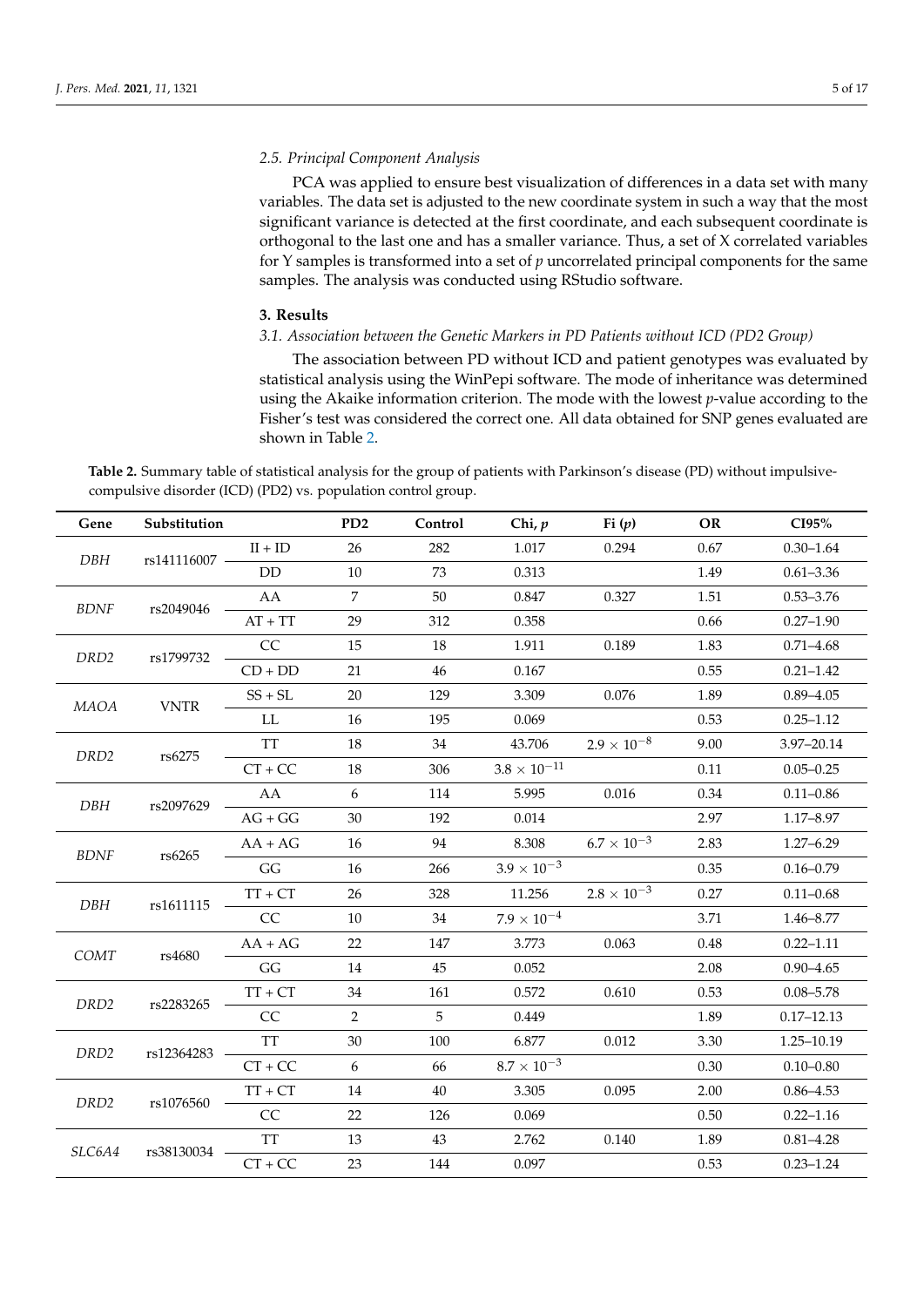<span id="page-5-0"></span>

| Gene              | <b>Substitution</b> |    | P <sub>D</sub> <sub>2</sub> | Control | Chi, $p$ | Fi(p)    | <b>OR</b>         | CI95%             |
|-------------------|---------------------|----|-----------------------------|---------|----------|----------|-------------------|-------------------|
| ACE<br>rs4646994  | $II + ID$           | 26 | 228                         | 0.367   | 0.708    | 1.27     | $0.57 - 3.05$     |                   |
|                   | DD                  | 10 | 111                         | 0.545   |          | 0.79     | $0.33 - 1.77$     |                   |
| SLC6A3<br>rs27072 | CC                  | 24 | 86                          | 2.634   | 0.139    | 1.86     | $0.83 - 4.36$     |                   |
|                   | $CT + TT$           | 12 | 80                          | 0.105   |          | 0.54     | $0.23 - 1.21$     |                   |
| DRD1<br>rs686     |                     | CC | $\Omega$                    | 23      | 5.629    | 0.017    | 0.00              | $0.0000 - 0.7362$ |
|                   | $CT + TT$           | 36 | 143                         | 0.018   |          | $\infty$ | $1.3583 - \infty$ |                   |

**Table 2.** *Cont*.

VNTR = variable number of tandem repeats; Fi = Fisher's test criteria; OR = odds ratio; 95% CI = 95% confidence interval.

Our study demonstrated statistically significant results for several substitutions (Table [2\)](#page-5-0):

- rs2097629 substitution in the *DBH* gene (9q34.2, 1434 + 1579A > G, 3' region) is associated with the disease. Analysis of allele frequencies of this substitution also showed an association of the G allele with PD (*p* = 0.016, OR = 2.97, CI95% [1.17–8.97]). The mode of inheritance was found to be dominant.
- rs1611115 substitution in the *DBH* gene (9q34.2,  $1021T > C$ , 5' region) is associated with the disease. Analysis of the frequencies of alleles of this substitution also showed an association of the allele with PD ( $p = 2.8 \times 10^{-3}$ , OR = 3.71, CI95% [1.46–8.77]). The mode of inheritance was found to be recessive.
- rs6265 substitution in the *BDNF* gene (11p14.1, 196G > A, Val66Met, Exon 2) it is associated with the disease. Analysis of allele frequencies of this substitution also showed an association of Allele A with PD ( $p = 6.7 \times 10^{-3}$ , OR = 2.83, CI95% [1.27–6.29]). The mode of inheritance was found to be dominant.
- rs6275 substitution in the *DRD2* gene (11q23.2, 939T > C, His313His, Exon 7) is associated with the disease. Analysis of allele frequencies of this substitution also showed an association of the T allele with PD ( $p = 2.9 \times 10^{-8}$ , OR = 9.00, CI95% [3.97–20.14]). The mode of inheritance was found to be recessive.
- rs12364283 substitution in the *DRD2* gene (11q23.2,  $4047A > G$ ,  $5'$  region) is associated with the disease. Analysis of allele frequencies of this substitution also showed an association of the T allele with PD ( $p = 0.012$ , OR = 3.30, CI95% [1.25–10.19]). The mode of inheritance was found to be recessive.
- rs686 substitution in the *DRD1* gene (5q35.1, 7464G > A, 3' region) is associated with the disease. Analysis of allele frequencies of this substitution also showed an association of Allele A with PD ( $p = 0.017$ , OR =  $\infty$ , CI95% [1.3583– $\infty$ ]). The mode of inheritance was found to be dominant.

A polygenic analysis was conducted to evaluate the predisposition to PD in the group of patients versus the population control group. The analysis was carried out based on the genotypes of 36 PD patients and 365 residents of Moscow and the Moscow region (population control group) assessed for six polymorphic sites of four candidate genes. The results of the polygenic analysis are shown in Tables [3](#page-6-0) and [4.](#page-6-1) Combinations of genotypes or individual genotypes and alleles were considered statistically significant if the *p*-value (Westfall–Young) was <0.001.

A total of four complex genotypes were found to meet our parameters  $(OR > 1)$ . In three of four cases, the rs6275 TT substitution genotype was found in the *DRD2* gene, which resulted in about seven-fold increase in the risk of PD development (Table [3\)](#page-6-0).

Two protective variants were determined during the complex genotype analysis. In both cases, the *DRD2* rs6275:C allele is present, which is associated with about seven-fold decreased risk of PD development (Table [4\)](#page-6-1).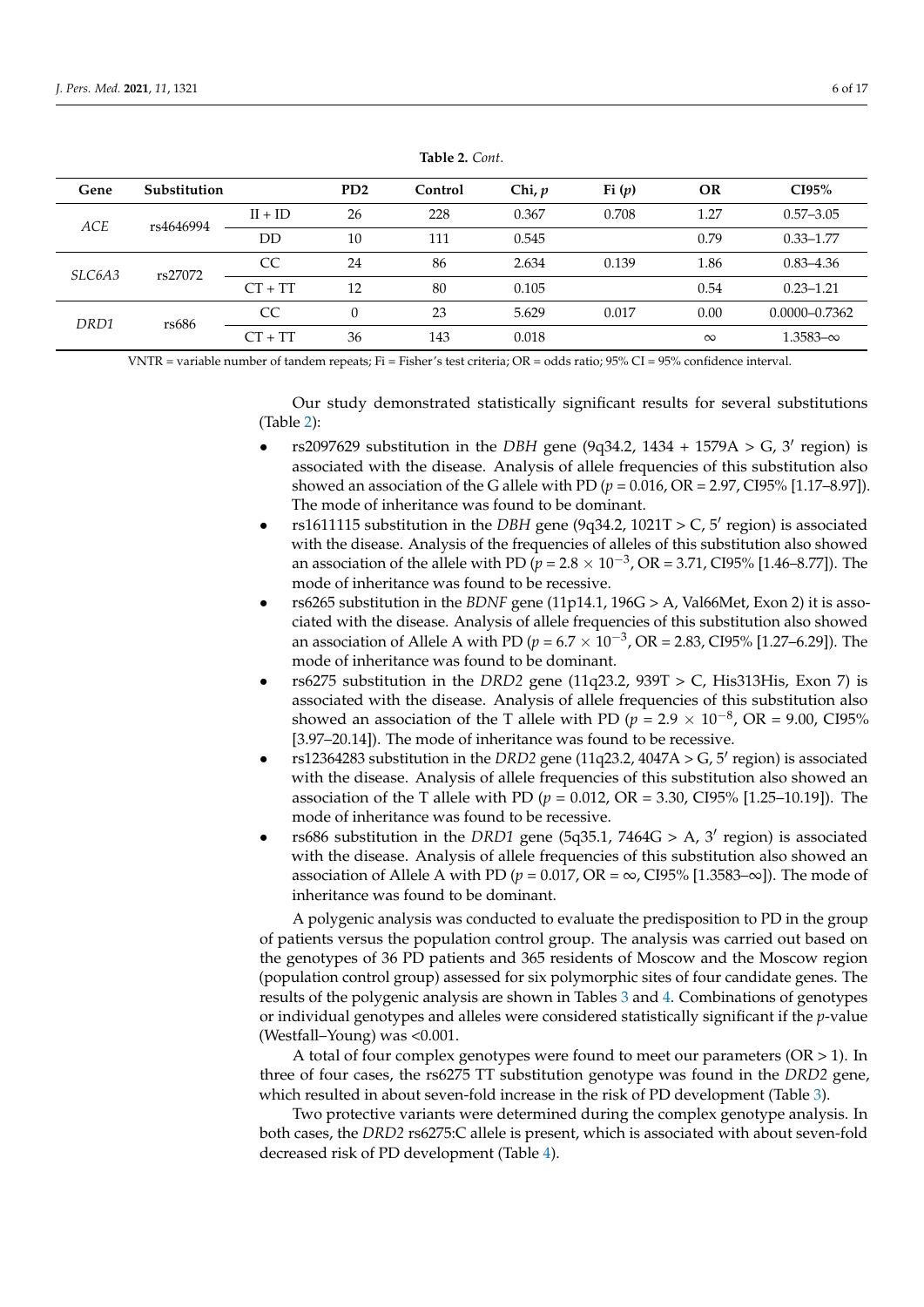| Informative Allelic Pattern                                    | <b>Genotype Carriers</b>    |          | Fi(p)                 | <b>OR</b> | CI95%          |  |
|----------------------------------------------------------------|-----------------------------|----------|-----------------------|-----------|----------------|--|
|                                                                | P <sub>D</sub> <sub>2</sub> | Control  |                       |           |                |  |
| DBH rs2097629:G;<br>$DRD1$ rs $686:G$ ;<br>DRD2 rs12364283:A,A | 75.0%                       | 29.7%    | $6.38 \times 10^{-7}$ | 7.10      | $3.11 - 16.21$ |  |
| DBH_rs2097629:G;<br>$DRD2$ rs $6275:TT$ , T                    | 44.4%                       | 8.6%     | $1.42 \times 10^{-6}$ | 8.51      | $3.62 - 20.04$ |  |
| $BDNF$ rs6265:A;<br>$DRD2$ rs $6275:TT$ , T                    | $36.4\%$                    | 4.3%     | $1.92 \times 10^{-6}$ | 12.57     | 4.45-35.49     |  |
| $DRD2$ rs $6275:TT$ , T                                        | 50%                         | $12.3\%$ | $2.24 \times 10^{-6}$ | 7.15      | $3.20 - 15.97$ |  |

<span id="page-6-0"></span>**Table 3.** Results of analysis of complex genotype associations in PD2 group patients. An increased risk of PD development.

Fi = Fisher's test criteria; OR = odds ratio; 95% CI = 95% confidence interval; *p* (Westfall–Young) < 0.001.

<span id="page-6-1"></span>**Table 4.** Results of analysis of complex genotype associations in PD2 group patients A decreased risk of PD development.

| Informative Allelic Pattern  | <b>Genotype Carriers</b>    |         |                       |      |                |
|------------------------------|-----------------------------|---------|-----------------------|------|----------------|
|                              | P <sub>D</sub> <sub>2</sub> | Control | Fi(p)                 | OR   | CI95%          |
| BDNF_rs6265:G; DRD2_rs6275:C | $45.5\%$                    | 86.9%   | $9.51 \times 10^{-7}$ | 0.13 | $0.055 - 0.29$ |
| DRD2 rs6275:C                | 50%                         | 87.7%   | $2.24 \times 10^{-6}$ | 0.14 | $0.063 - 0.31$ |

Fi = Fisher's test criteria; OR = odds ratio; 95% CI = 95% confidence interval; *p* (Westfall–Young) < 0.001.

# *3.2. Association between the Genetic Markers and ICD in PD Patients (PD1 Group)*

The association between PD patient genotypes and ICD development was evaluated by statistical analysis that included comparison of genotypes in the following groups: PD + ICD versus control group and PD + ICD versus PD without ICD group (used as a control group in this case). The mode of inheritance was determined using the Akaike information criterion. The mode with the lowest *p*-value according to the Fisher's test was considered the correct one. All data obtained for SNP genes evaluated are shown in Table [5.](#page-7-0)

**Table 5.** Summary table of statistical analysis for PD patients with ICD (PD1) vs. population control group.

| Gene             | Substitution |                | PD1 | Control | Chi, $p$             | Fi(p)                | OR   | CI95%         |
|------------------|--------------|----------------|-----|---------|----------------------|----------------------|------|---------------|
| DBH              | rs141116007  | $II + ID$      | 38  | 282     | 0.312                | 0.580                | 0.82 | $0.39 - 1.81$ |
|                  |              | D <sub>D</sub> | 12  | 73      | 0.576                |                      | 1.22 | $0.55 - 2.53$ |
| <b>BDNF</b>      | rs2049046    | AA             | 11  | 50      | 2.335                | 0.138                | 1.76 | $0.76 - 3.79$ |
|                  |              | $AT + TT$      | 39  | 312     | 0.126                |                      | 0.57 | $0.26 - 1.32$ |
| DRD <sub>2</sub> | rs1799732    | <sub>CC</sub>  | 20  | 18      | 2.506                | 0.156                | 1.89 | $0.79 - 4.52$ |
|                  |              | $CD + DD$      | 27  | 46      | 0.113                |                      | 0.53 | $0.22 - 1.26$ |
| MAOA             |              | $SS + SL$      | 27  | 129     | 3.585                | 0.065                | 1.77 | $0.93 - 3.39$ |
| <b>VNTR</b>      |              | LL             | 23  | 195     | 0.058                |                      | 0.56 | $0.29 - 1.07$ |
| DRD <sub>2</sub> | rs6275       | <b>TT</b>      | 13  | 34      | 10.528               | $3.8 \times 10^{-3}$ | 3.16 | $1.40 - 6.81$ |
|                  |              | $CT + CC$      | 37  | 306     | $1.1 \times 10^{-3}$ |                      | 0.32 | $0.15 - 0.72$ |
| DBH              | rs2097629    | $AA + AG$      | 39  | 263     | 2.110                | 0.199                | 0.58 | $0.27 - 1.36$ |
|                  |              | GG             | 11  | 43      | 0.146                |                      | 1.73 | $0.74 - 3.76$ |
| <b>BDNF</b>      |              | $AA + AG$      | 27  | 94      | 23.224               | $5.7 \times 10^{-6}$ | 4.49 | $2.24 - 9.18$ |
|                  | rs6265       | GG             | 17  | 266     | $1.4 \times 10^{-6}$ |                      | 0.22 | $0.11 - 0.45$ |
| DBH              | rs1611115    | <b>TT</b>      | 14  | 209     | 15.644               | $1.1 \times 10^{-4}$ | 0.28 | $0.14 - 0.56$ |
|                  |              | $CT + CC$      | 36  | 153     | $7.6 \times 10^{-5}$ |                      | 3.51 | $1.77 - 7.29$ |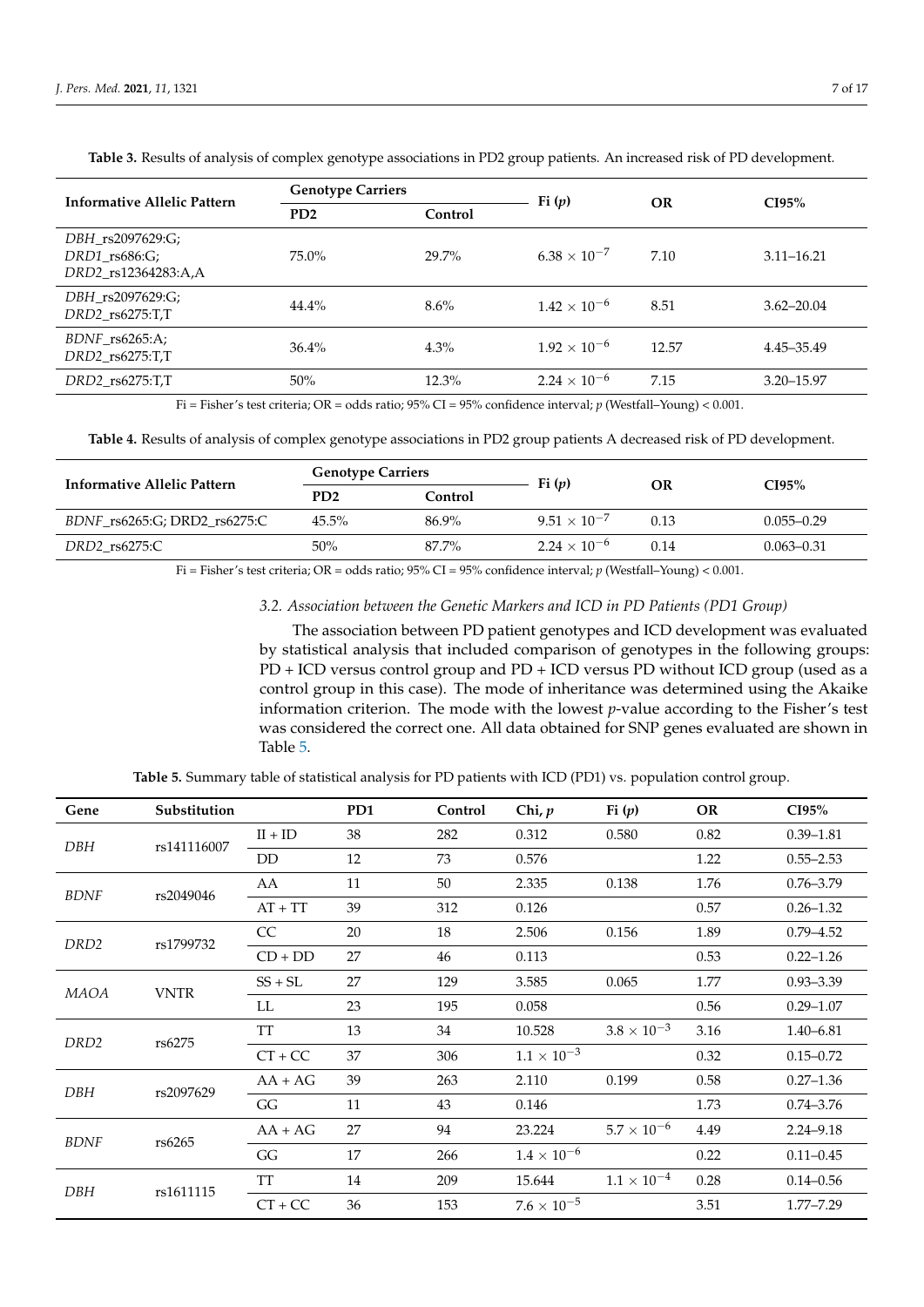<span id="page-7-0"></span>

| Gene             | Substitution |           | PD1            | Control | Chi, $p$             | Fi $(p)$             | <b>OR</b> | CI95%          |
|------------------|--------------|-----------|----------------|---------|----------------------|----------------------|-----------|----------------|
| COMT             | rs4680       | AA        | 10             | 52      | 0.446                | 0.575                | 0.77      | $0.32 - 1.73$  |
|                  |              | $AG + GG$ | 35             | 140     | 0.504                |                      | 1.30      | $0.58 - 3.16$  |
| DRD <sub>2</sub> | rs2283265    | TT        | 26             | 118     | 2.893                | 0.105                | 0.56      | $0.27 - 1.17$  |
|                  |              | $CT + CC$ | 19             | $48\,$  | 0.089                |                      | 1.80      | 2.74-25.02     |
| DRD <sub>2</sub> | rs12364283   | TT        | 37             | 100     | 7.512                | $7.7 \times 10^{-3}$ | 3.05      | $1.29 - 8.04$  |
|                  |              | $CT + CC$ | 8              | 66      | $6.1 \times 10^{-3}$ |                      | 0.33      | $0.12 - 0.78$  |
| DRD <sub>2</sub> | rs1076560    | $TT + CT$ | 19             | 40      | 5.774                | 0.024                | 2.30      | 1.08–4.83      |
|                  |              | CC        | 26             | 126     | 0.016                |                      | 0.43      | $0.21 - 0.93$  |
| SLC6A4           | rs38130034   | TT        | 15             | 43      | 2.068                | 0.179                | 1.67      | $0.76 - 3.56$  |
|                  |              | $CT + CC$ | 30             | 144     | 0.150                |                      | 0.60      | $0.28 - 1.31$  |
| ACE              | rs4646994    | $II + ID$ | 38             | 228     | 5.513                | 0.024                | 2.64      | $1.12 - 7.22$  |
|                  |              | DD.       | 7              | 111     | 0.019                |                      | 0.38      | $0.14 - 0.90$  |
|                  | rs27072      | $CC + CT$ | 43             | 149     | 1.452                | 0.377                | 2.45      | $0.55 - 22.65$ |
| SLC6A3           |              | TT        | $\overline{2}$ | 17      | 0.228                |                      | 0.41      | $0.04 - 1.83$  |
|                  |              | $CC + CT$ | 39             | 137     | 0.438                | 0.653                | 1.38      | $0.51 - 4.34$  |
| DRD1<br>rs686    |              | <b>TT</b> | 6              | 29      | 0.508                |                      | 0.73      | $0.23 - 1.96$  |

**Table 5.** *Cont*.

VNTR = variable number of tandem repeats; Fi = Fisher's test criteria; OR = odds ratio; 95% CI = 95% confidence interval.

Our study demonstrated statistically significant results for several substitutions (Table [5\)](#page-7-0):

- rs1611115 substitution in the *DBH* gene (9q34.2,  $1021T > C$ ,  $5'$  region) is associated with the disease. Analysis of the frequencies of alleles of this substitution also showed an association of the allele with PD  $(p = 2.8 \times 10^{-3}, \text{OR} = 3.71, \text{CI}95\%$  [1.46–8.77]). The mode of inheritance was found to be dominant.
- rs6265 substitution in the *BDNF* gene (11p14.1, 196G > A, Val66Met, Exon 2) it is associated with the disease. Analysis of allele frequencies of this substitution also showed an association of Allele A with PD ( $p = 6.7 \times 10^{-3}$ , OR = 2.83, CI95% [1.27–6.29]). The mode of inheritance was found to be dominant.
- rs6275 substitution in the *DRD2* gene (11q23.2, 939T > C, His313His, Exon 7) is associated with the disease. Analysis of allele frequencies of this substitution also showed an association of the T allele with PD ( $p = 2.9 \times 10^{-8}$ , OR = 9.00, CI95% [3.97–20.14]). The mode of inheritance was found to be dominant.
- $rs12364283$  substitution in the *DRD2* gene (11q23.2, 4047A > G, 5' region) is associated with the disease. Analysis of allele frequencies of this substitution also showed an association of the T allele with PD (*p* = 0.012, OR = 3.30, CI95% [1.25–10.19]). The mode of inheritance was found to be recessive.
- rs1076560 substitution in the *DRD2* gene (11q23.2, 67314C > A, Intron 6) is associated with the disease. Analysis of allele frequencies of this substitution also showed an association of the T allele with PD (*p* = 0.012, OR = 3.30, CI95% [1.25–10.19]). The mode of inheritance was found to be dominant.
- rs4646994 substitution in *ACE* gene (11q23.2, I/D 289bp, Intron 16) is associated with the disease. Analysis of allele frequencies of this substitution also showed an association of the T allele with PD (*p* = 0.024, OR = 2.64, CI95% [1.12–7.22]). The mode of inheritance was found to be dominant.

A polygenic analysis was conducted to evaluate the predisposition to ICD in the group of patients versus the population control group. The analysis was carried out based on the genotypes of 45 PD patients and 365 residents of Moscow and the Moscow region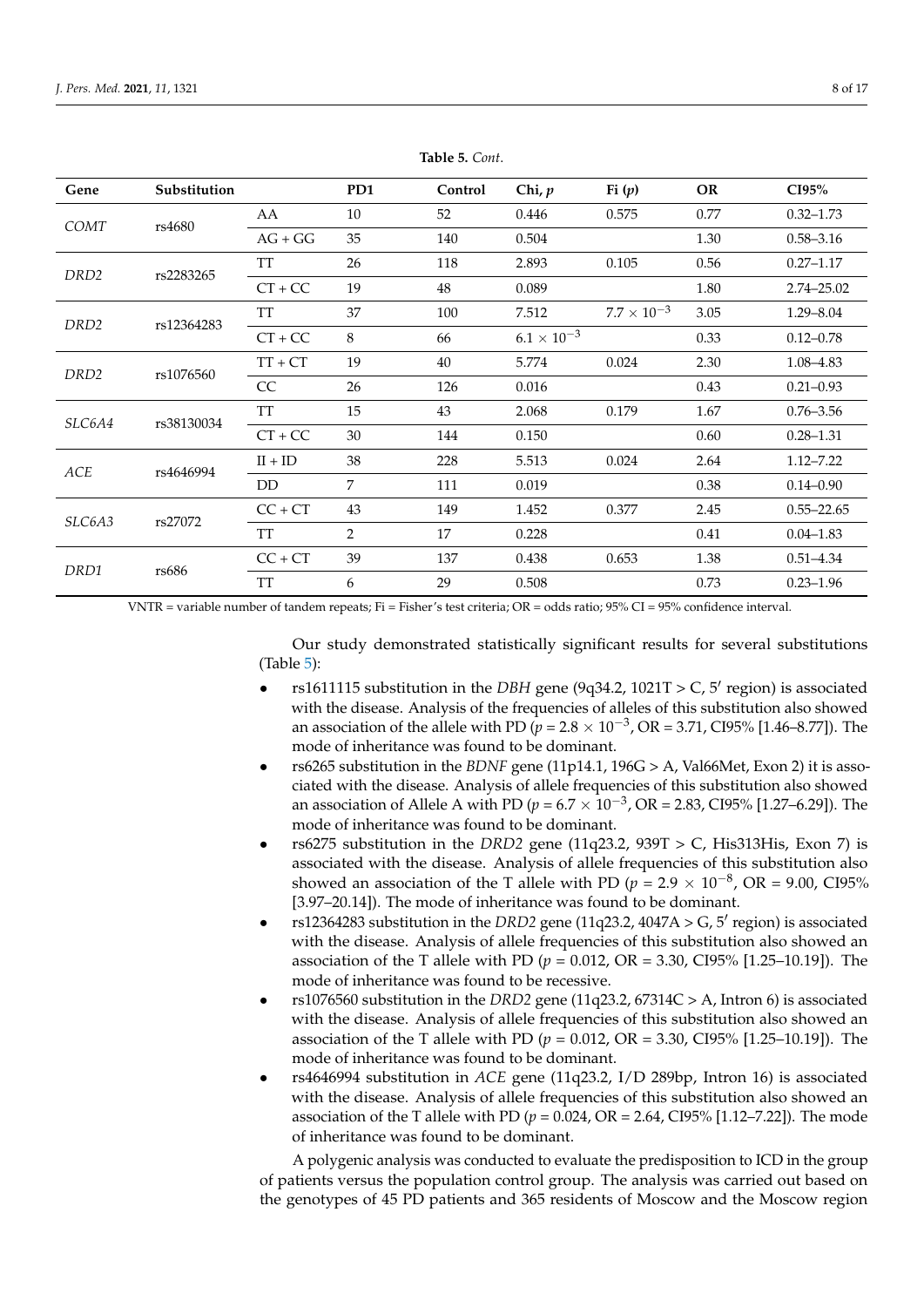(population control group) assessed for six polymorphic sites of four candidate genes. The results of the polygenic analysis are shown in Tables [6](#page-8-0) and [7.](#page-8-1) Combinations of genotypes or individual genotypes and alleles were considered statistically significant if the *p*-value (Westfall–Young) was <0.001.

<span id="page-8-0"></span>**Informative Allelic Pattern Genotype Carriers Fi (***p***) OR CI95% PD1 Control** *ACE*\_rs4646994:I; *BDNF*\_rs6265:A; *DRD2*\_rs1076560:A 25.6% 0.006% 2.68 <sup>×</sup> <sup>10</sup>−<sup>7</sup> 55.17 6.80–447.57 *BDNF*\_rs6265:A; *DRD2*\_rs1076560:A 28.2% 2.5% 3.28 × 10−<sup>6</sup> 15.42 4.58–51.86 *BDNF*\_rs6265:A; *DBH*\_rs1611115:T 43.2% 12.4% 1.89 × 10<sup>-5</sup> 5.36 2.51-11.44 *BDNF*\_rs6265:G; *DBH*\_rs1611115:T 72.7% 37.3% 2.63 × 10−<sup>5</sup> 4.49 2.15–9.37

**Table 6.** The result of analysis of complex genotypes in patients with ICD. An increased risk of ICD development.

Fi = Fisher's test criteria; OR = odds ratio; 95% CI = 95% confidence interval; *p* (Westfall–Young) < 0.001.

**Table 7.** The result of analysis of complex genotypes in patients with ICD A decreased risk of ICD development.

<span id="page-8-1"></span>

| Informative Allelic Pattern                 | <b>Genotype Carriers</b> |          | Fi $(p)$              |      | CI95%         |
|---------------------------------------------|--------------------------|----------|-----------------------|------|---------------|
|                                             | P <sub>D</sub> 1         | Control  |                       | OR   |               |
| BDNF $rs6265:G$ ; DBH $rs1611115:C,C$ 22.3% |                          | $60.8\%$ | $5.73 \times 10^{-6}$ | 0.19 | $0.09 - 0.41$ |
| $BDNF$ rs6265:G,G; DRD2 rs6275:C            | 27.3%                    | 64.6%    | $9.77 \times 10^{-6}$ | 0.21 | $0.10 - 0.43$ |

Fi = Fisher's test criteria; OR = odds ratio; 95% CI = 95% confidence interval; *p* (Westfall–Young) < 0.001.

A total of four complex genotypes were found to be associated with ICD ( $OR > 1$ ). In three of four cases, there is a *BDNF*\_rs6265:A allele, which makes a significant contribution to the development of ICD in PD patients receiving long-term dopaminergic therapy (Table [6\)](#page-8-0).

Two protective variants were determined during the complex genotype analysis. In both cases, a *BDNF*\_rs6265:G allele is present (Table [7\)](#page-8-1).

Only the following genotype combinations were found to be statistically significant in the analysis of PD1 versus PD2 groups: CT + CC, rs6275 in the *DRD2* gene (11q23, 939T > C, His313His, Exon 7). The analysis of prevalence of this substitution demonstrated a correlation between the C allele with PD + ICD ( $p = 0.026$ , OR = 2.85, CI95% [1.04–7.81]). The mode of inheritance was found to be dominant.

No additional statistical analysis was conducted in respect of a single *DRD2* gene when comparing PD + ICD (PD1) versus PD without ICD (PD2, control).

#### *3.3. Principal Component Analysis*

Principal component analysis (PCA) was conducted using R-Studio software based on genotype data in 49 patients of the PD + ICD group, 36 PD patients without ICD and 201 patients from the population control group. The following substitutions demonstrating statistically significant correlation with the disease development were selected for the analysis: *DBH* (rs2097629, rs1611115), *DRD2* (rs6275, rs12364283, rs1076560), *ACE* (rs4646994), *DRD1* (rs686), *BDNF* (rs6265).

PCA allowed to identify three statistically significant clusters that corresponded to the baseline data.

The greatest differences in the groups of PD patients and the control group were observed in respect of *DBH*, *DRD2*, *BDNF* gene substitutions. The heterogeneity of the PD group was due to the diverse effects of *DRD2* gene substitutions on the disease development (Figure [1\)](#page-9-0).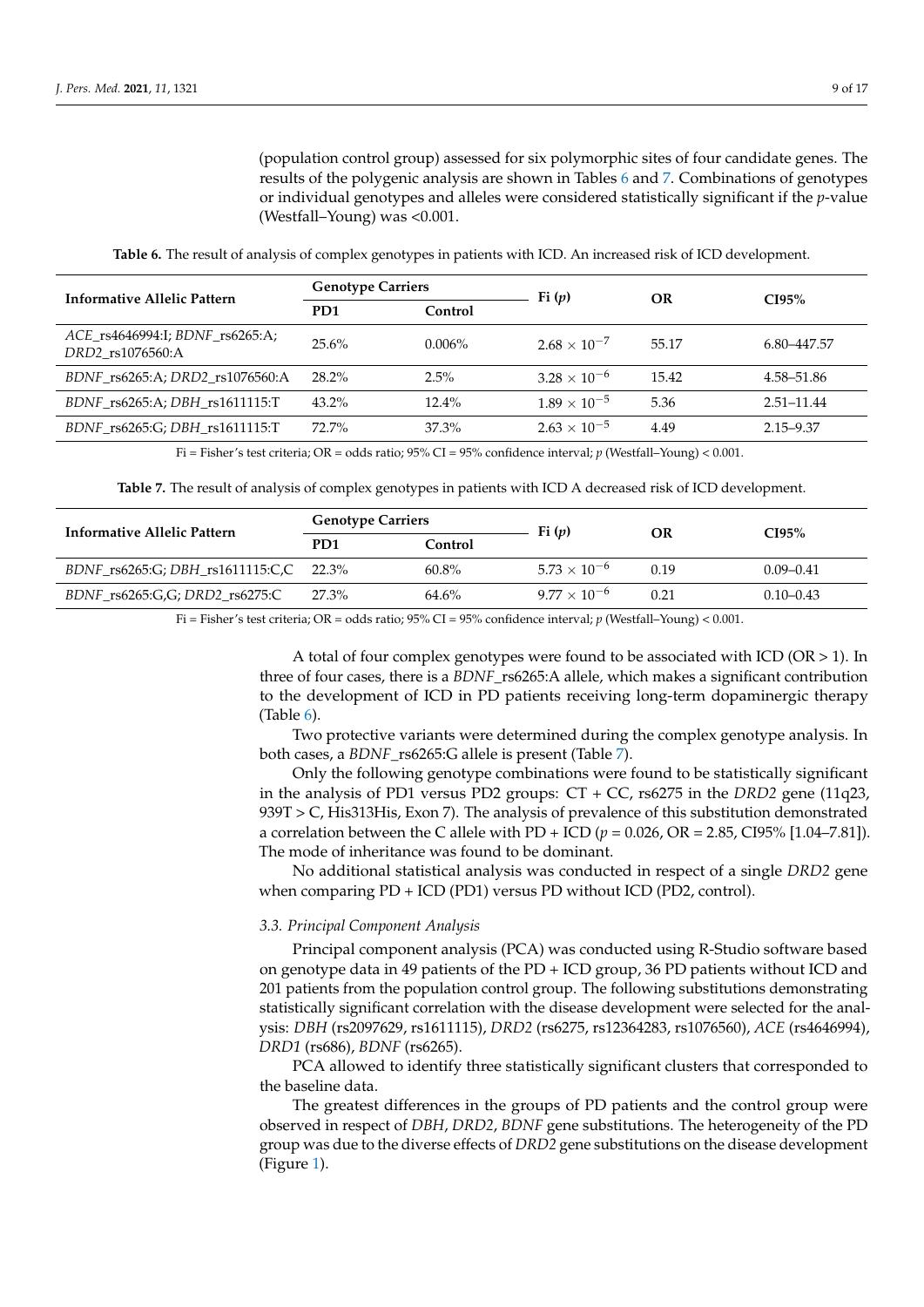<span id="page-9-0"></span>

Figure 1. PCA results. PC1, PC2 are the principal components that explain 19.6% and 13.2% of the variance, i.e., the percentages of the total spread in points that falls on each of the new coordinates. Each sample has its own coordinates on the multidimensional plane. These coordinates consist of all possible vectors of the effects of DBH substitutions *DBH* (rs2097629, rs1611115), *DRD2* (rs6275,  $t_{\rm{1226420}}$   $t_{\rm{127650}}$   $t_{\rm{1267}}$  ( $t_{\rm{1264}}$   $t_{\rm{1264}}$ )  $t_{\rm{1264}}$  ( $t_{\rm{1264}}$ )  $t_{\rm{1264}}$  ( $t_{\rm{1264}}$ )  $t_{\rm{1264}}$  ( $t_{\rm{1264}}$ )  $t_{\rm{1264}}$  ( $t_{\rm{1264}}$ )  $t_{\rm{1264}}$  ( $t_{\rm{1264}}$ )  $t_{\rm{126$  $rs12364283$ ,  $rs1076560$ ),  $ACE$  ( $rs4646994$ ),  $DRD1$  ( $rs686$ ),  $BDNF$  ( $rs6265$ ). In the obtained coordinate system, the samples are distributed into three clusters corresponding to the original data groups. DBH, *DRD2, BDNF* gene substitutions demonstrate the greatest impacts on the distribution of control, diverse effects of *DRD2* gene substitutions on the disease development. PD1 and PD + ICD (PD2) groups. The heterogeneity of the PD groups (PD1 + PD2) was due to the

These findings are supported by the analysis of associations between the genetic **4. Discussion**  markers and ICD in PD patients.

## **4. Discussion**

*Dur study reports the key findings that variants rs1611115 <i>DBH*, rs6265 *BDNF*, rs6275 *DRD2* rs12364283 *DRD2*, rs1076560 *DRD2*, rs4646994 *ACE* are associated with an increased ICD risk among PD patients. To the best of our knowledge, we believe that this is the first report of clinical genetic testing conducted in patients with PD and ICD in Russia. We will *4.1. Association between the Genetic Markers and PD*  now discuss individual aspects of these findings.

# 4.1. Association between the Genetic Markers and PD

A range of genetic markers have been associated with behavioral and other drug induced nonmotor issues in PD. For instance, the *DRD2* rs1799732 and DRD3 rs6280 gene polymorphisms have been linked to levodopa induced gastrointestinal symptoms [19]. Post-traumatic stress disorder as well as sleep dysfunction arising from chronic stress have also been linked to SNP *DRD2* density and *DRD2* gene polymorphisms [31,32]. In PD, ICD is widely regarded as a drug induced behavioural issue and we now discuss relevant and  $\overline{\phantom{a}}$  as as is . The same that is responsible for the same that is responsible for the conversion of the conversion of the conversion of the conversion of the conversion of the conversion of the conversion of the con related genetic basis.

The *DBH* gene encodes a protein of the same name that is responsible for the conversion of dopamine to norepinephrine. The *DBH* gene sequence includes a coding DBH antisense RNA 1—DBH-AS1 region; this non-coding protein transcript may regulate the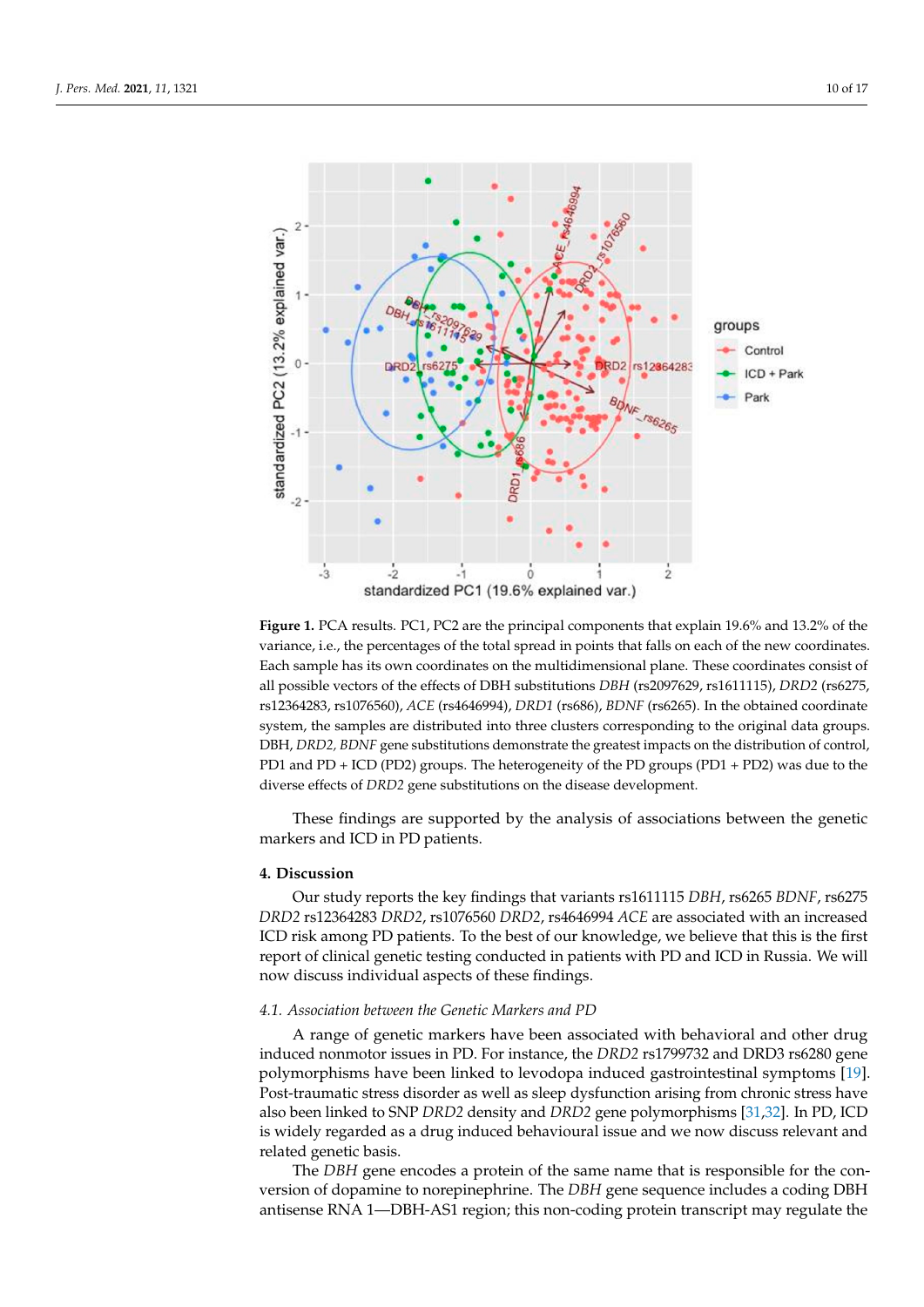*DBH* gene translation. The dominant G allele of the rs2097629 substitution was shown to be associated with the PD development  $(p = 0.016)$  with OR = 2.97, 95% CI [1.17–8.97]). This substitution located in 3' region of the gene has been postulated to produce a negative effect on dopamine metabolism by reducing the dopamine beta-hydroxylase synthesis [\[33\]](#page-15-8). The 5' region of the gene includes a rs1611115 substitution [\[31\]](#page-15-6), the recessive Allele C of which is also implicated in the pathogenesis of PD ( $p = 2.8 \times 10^{-3}$ ) with OR = 3.71, 95% CI [1.46–8.77]. This substitution significantly regulates the enzyme plasma activity [\[34\]](#page-15-9). In this regard, the impaired function of the dopaminergic system increases the risk of PD development.

We also interrogated the *BDNF* gene which encodes a protein that is active in the spinal cord and the brain and regulates the growth, differentiation and functioning of neurons. The dominant Allele A of the rs6265 substitution increases the risk of PD development  $(p = 6.7 \times 10^{-3})$ , with OR = 2.83, 95% CI [1.27–6.29]. This substitution is located in Exon 2 of the *BDNF* gene and leads to the Val66Met amino acid substitution. The Met allele is associated with abnormal intracellular packaging of the BDNF precursor and a decrease in the cell production of mature BDNF [\[35\]](#page-15-10). The rs6265 substitution is also associated with obsessive-compulsive disorder (OCD), attention-deficit/hyperactivity disorder, anxiety disorders and could be operative via functional alterations within the hippocampus and prefrontal cortex [\[36\]](#page-15-11). Moreover, this substitution is also associated with the development of Alzheimer's disease as it causes progressive memory loss and cognitive impairment [\[37\]](#page-15-12).

The *DRD2* gene encodes the dopamine receptor, which is a G-coupled protein located on the surface of neurons and inhibiting dopamine-induced adenylate cyclase activity [\[32\]](#page-15-7). TT genotype of the rs6275 substitution increases the risk of PD development ( $p = 2.9 \times 10^{-8}$ ) with  $OR = 9.00$ ,  $95\%$  CI [3.97–20.14]. The C allele is dominant, and the T allele is recessive. This substitution is located in Exon 7 of the dopamine D2 receptor encoding gene and the T allele affects the stability of the DRD2 transcript and its translation efficiency [\[38\]](#page-15-13). The major effect is expected on the presynaptic membrane, where the D2 dopamine receptor activates the dopamine reuptake. With a decrease in the amount of DRD2 on the presynaptic membrane, dopamine accumulation in the synaptic cleft should be expected. This may result in excessive activation of the downstream dopamine receptors and an increased response on the dopamine release. The TT genotype is likely to result in a decreased reuptake from the synapse due to imbalance of the number of D2 dopamine receptors and dopamine, which can lead to striatal dopamine depletion. The 5' region of the gene includes a rs12364283 substitution, the recessive Allele A of which is associated with the PD development (*p* = 0.012) with OR = 3.30, 95% CI [1.25–10.19]. This substitution has been found to be associated with behavioral disorders and possibly also with pathogenesis of PD [\[39\]](#page-15-14) D1 receptor gene (*DRD1*) is located at 5q35.1 and has two exons. DRD1 is one of the most common dopaminergic receptors in the central nervous system. This gene is involved in social cognition, attention, reinforcement learning, executive functioning, working memory, and neuropsychiatric disorders such as alcohol addiction and pathological gambling  $[40]$ . The rs686 polymorphism is located in the 3' untranslated region of this gene, the dominant Allele A of which increases the risk of PD development ( $p = 0.017$ ), with an estimate of OR =  $\infty$ , 95% CI [1.36– $\infty$ ]. This polymorphism leads to allele-specific effects on the differential expression of the *DRD1* gene, while the C allele shows lower activity compared to the T allele, which is due to the fact that this SNP is located in the miR-504 binding region [\[40\]](#page-15-15).

#### *4.2. Analysis of Complex Genotype Associations in PD Patients*

The analysis of complex genotype associations in PD patients was carried out in APSampler software designed to analyze composite genetic biomarkers associated with polygenic disease phenotypes. All associated substitutions: rs2097629, rs1611115, rs6265, rs6275, rs12364283, rs686 were included in the analysis.

We were able to identify a total of 4 PD-associated complex genotypes that were assessed using a permutation test. In three of four cases, the rs6275:T substitution genotype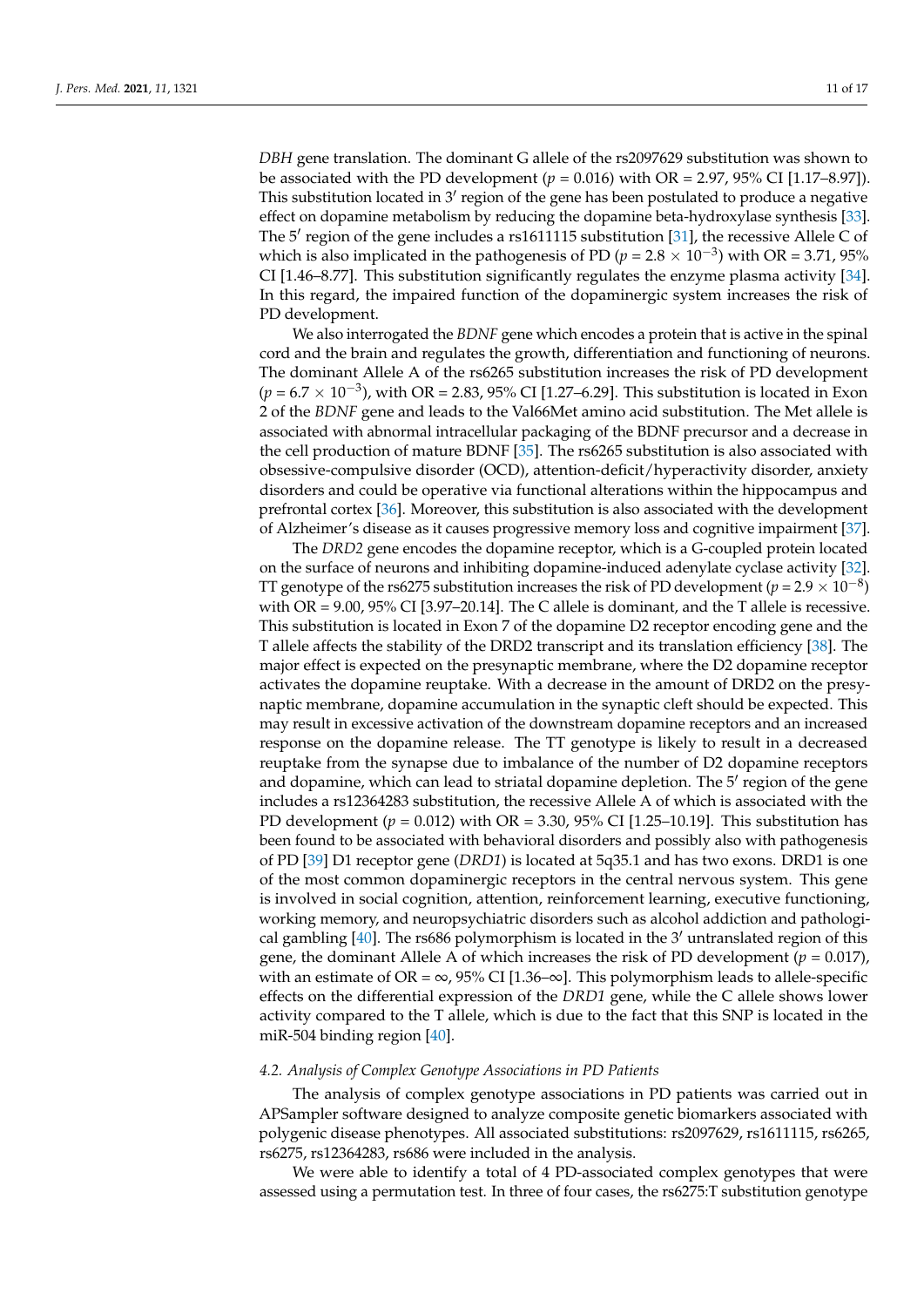was found in the *DRD2* gene, which resulted in about 9-fold increase in the risk of PD development. Furthermore, a rs2097629:G allele of the *DBH* gene was revealed in two of four cases, which resulted in about three-fold increase in the risk of PD development. It is worth noting that the rs6275:C allele of the *DRD2* gene demonstrates obvious protective properties in relation to PD. Thus, the study showed that the *DBH* and *DRD2* genes had the most pronounced effects on the PD development. No obvious correlations were revealed between the rs2097629 substitution of the *DBH* gene and the PD symptoms, however, it may be assumed that there is an increased risk of the disease as a result of a decrease in the enzyme synthesis in combination with other factors. No data are available on the correlation between the PD development and the rs6275 substitution in the *DRD2* gene.

#### *4.3. Association between the Genetic Markers and ICD in PD Patients*

The *BDNF* gene encodes a protein that is active in the spinal cord and the brain. Its main function is to regulate the growth, differentiation and functioning of neurons. The dominant Allele A of the rs6265 substitution increases the risk of ICD development  $(p = 5.7 \times 10^{-6})$ , with an estimate of OR = 4.49, 95% CI [2.24–9.18]. This substitution is located in Exon 2 of the *BDNF* gene, and leads to the Val66Met amino acid substitution. The Met allele is associated with abnormal intracellular packaging of the BDNF precursor and a decrease in the cell production of mature BDNF [\[35\]](#page-15-10). The association between the rs6265 substitution with OCD, attention-deficit/hyperactivity disorder, anxiety disorders, Parkinson's disease is well-known, and we reasonably conclude that as the substitution is associated with behavioral disorders, it can be assumed that this polymorphism is associated with ICD.

The TT genotype of the rs6275 substitution in this gene increases the risk of ICD development ( $p = 3.8 \times 10^{-3}$ ), with OR = 3.16, 95% CI [1.40–6.81]. The C allele is dominant, and the T allele is recessive. As it was mentioned before, this substitution is located in Exon 7 of the dopamine D2 receptor encoding gene and the T allele affects the stability of the DRD2 transcript and its translation efficiency [\[38\]](#page-15-13). The T allele effect may be expressed in a decrease in the amount of DRD2 on the presynaptic membrane, dopamine accumulation in the synaptic cleft should be expected. The TT genotype is likely to result in excessive activation of the downstream dopamine receptors and an increased response on the dopamine release. The 5' region of the gene includes a rs12364283 substitution, the recessive Allele A of which is associated with the ICD development ( $p = 7.7 \times 10^{-3}$ ) with OR = 3.05, 95% CI [1.29–8.04]. There have been reports on correlation between this substitution and the development of behavioral disorders and dependencies [\[41\]](#page-15-16), which suggests an association with ICD. The Intron 6 of the *DRD2* gene includes a rs1076560 substitution, the dominant Allele A of which demonstrated a correlation with ICD  $(p = 0.024)$  with OR = 2.30, 95% CI [1.08–4.83]. There have been reports on the correlation between this substitution and the development of alcohol abuse and drug addiction [\[42\]](#page-15-17).

The *DBH* gene encodes a protein of the same name that is responsible for the conversion of dopamine to norepinephrine. Dopamine being a key neurotransmitter, having impaired balance in PD patients, was of great interest in our study. The 5' region of the gene includes a rs1611115 substitution, the recessive Allele C of which is associated with the ICD development ( $p = 1.1 \times 10^{-4}$ ) with OR = 3.51, 95% CI [1.77–7.29]. This substitution significantly regulates the enzyme plasma activity [\[34\]](#page-15-9). In this regard, the impaired function of the dopaminergic system increases the risk of ICD development.

The *ACE* gene, located at 17q23.3, encodes the angiotensin conversion enzyme (peptidyl dipeptidase A). This enzyme is responsible for cleavage of some proteins of the renin-angiotensin system, which regulates blood pressure and the fluid and electrolyte balance in the body [\[43\]](#page-15-18). The functional polymorphism rs4646994 is present in Intron 16 in the form of insertion (I) and/or deletion (D) of a sequence of Alu repeats with a length of 289 bp (rs4646994). The dominant Allele I is associated with the ICD development ( $p = 0.024$ ) with OR = 2.64, 95% CI [1.12–7.22]. The I/D polymorphism may affect the *ACE* gene expression and/or the ACE function. Angiotensin II is known to activate several signaling path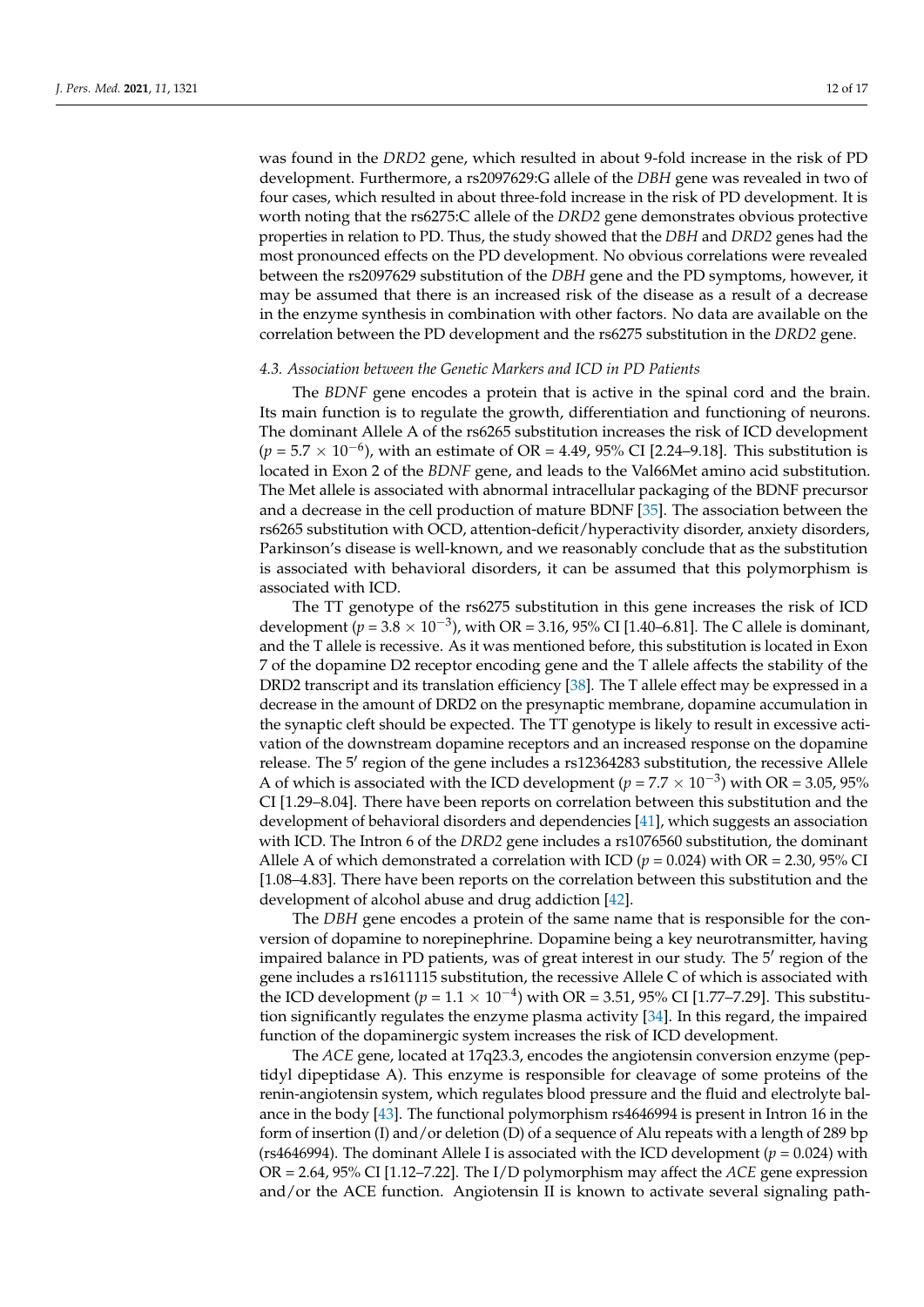ways, including mitogen-activated protein kinase (MAPK), phosphoinositide-3-kinase (PI3K)/AKT, and cAMP-dependent protein kinase pathways that play a role in regulating cell growth and differentiation, cytoplasmic protein reorganization, and cell cycle regulation [\[44\]](#page-15-19).

## *4.4. Analysis of Complex Genotype Associations in PD Patients with ICD*

The analysis of complex genotype associations in PD patients was carried out in APSampler software designed to analyze composite genetic biomarkers associated with polygenic disease phenotypes. All associated substitutions: rs1611115, rs6265, rs6275, rs12364283, rs1076560, rs4646994 were included in the analysis.

We were able to identify a total of 4 ICD-associated complex genotypes that were assessed using a permutation test. In three of four cases, there is a *BDNF*\_rs6265: A allele, which makes a significant contribution to the development of ICD in PD patients receiving long-term dopaminergic therapy. This allele can independently result in a four-fold increase in the risk of ICD development. However, the *BDNF*\_rs6265: G allele demonstrates protective properties in respect of ICD development. An *DRD2*\_rs1076560: A allele that was observed in two of four cases and was associated with an increased risk of the disease is of interest for complex genotype analysis. The *DBH*\_rs1611115:T allele was found in two of four cases, which independently resulted in about four-fold increase in the risk of the disease.

The *BDNF* rs6265 was shown to correlated with the development of OCD, ADHD and behavioral disorders, which confirms a possible association with ICD (19582215). The *DRD2* rs1076560 substitution might be associated with the development of alcohol abuse and drug addiction, which makes it possible to assume a correlation with the development of ICD as an abnormal behavior. The *DBH* rs1611115 polymorphism is significantly associated with cognitive functions, which explains the probable correlation with ICD [\[45\]](#page-15-20).

#### *4.5. Association between the Genetic Markers and ICD in PD Patients*

CT and CC substitutions (rs6275) of the *DRD2* gene increase the risk of ICD development in PD patients ( $p = 0.026$ ) with OR = 2.85; 95% CI [1.04–7.81]. The C allele is dominant, and the T allele is recessive.

The comparison of PD + ICD (49) group and PD group (36) as the internal control showed that the rs6275 substitution in the *DRD2* gene suggested a correlation between the CT and CC genotypes and the PD + ICD phenotype ( $OR = 2.85$ ), i.e., Allele C has a dominant mode of inheritance for the PD + ICD sample. There is an association between the TT genotype and  $PD + ICD$  phenotype ( $OR = 3.16$ ) (recessive mode of inheritance) as evidenced by the comparison of  $PD + ICD$  group versus the population control. There is also a significant association between the TT genotype with the recessive mode of inheritance ( $OR = 9.00$ ) as evidenced by the comparison of PD without ICD group versus the population control.

The OR values show that the presence of the TT genotype plays a crucial role in the development of PD without related disorders whereas the development of ICD depends more on the presence of the C allele. The presence of a recessive T allele (TT genotype) was observed when comparing PD patients with the control group. The C or T substitutions lead to changes in RNA splicing, which result in altered proportions of the long and short DRD2 receptor isoforms, respectively. The C allele is often a wild-type allele, which has a positive effect on the stability of the DRD2 transcript and the translation efficiency [\[38\]](#page-15-13). Normal activity of the *DRD2* gene in PD patients leads to a more effective response to dopamine therapy. Therefore, it can be assumed that PD itself is not the cause of ICD development, and that ICD symptoms may manifest as a result of the use of dopaminergic therapy.

## **5. Conclusions**

In summary, we have shown that variants rs1611115 *DBH*, rs6265 *BDNF*, rs6275 *DRD2* rs12364283 *DRD2*, rs1076560 *DRD2*, rs4646994 *ACE* are associated with an increased ICD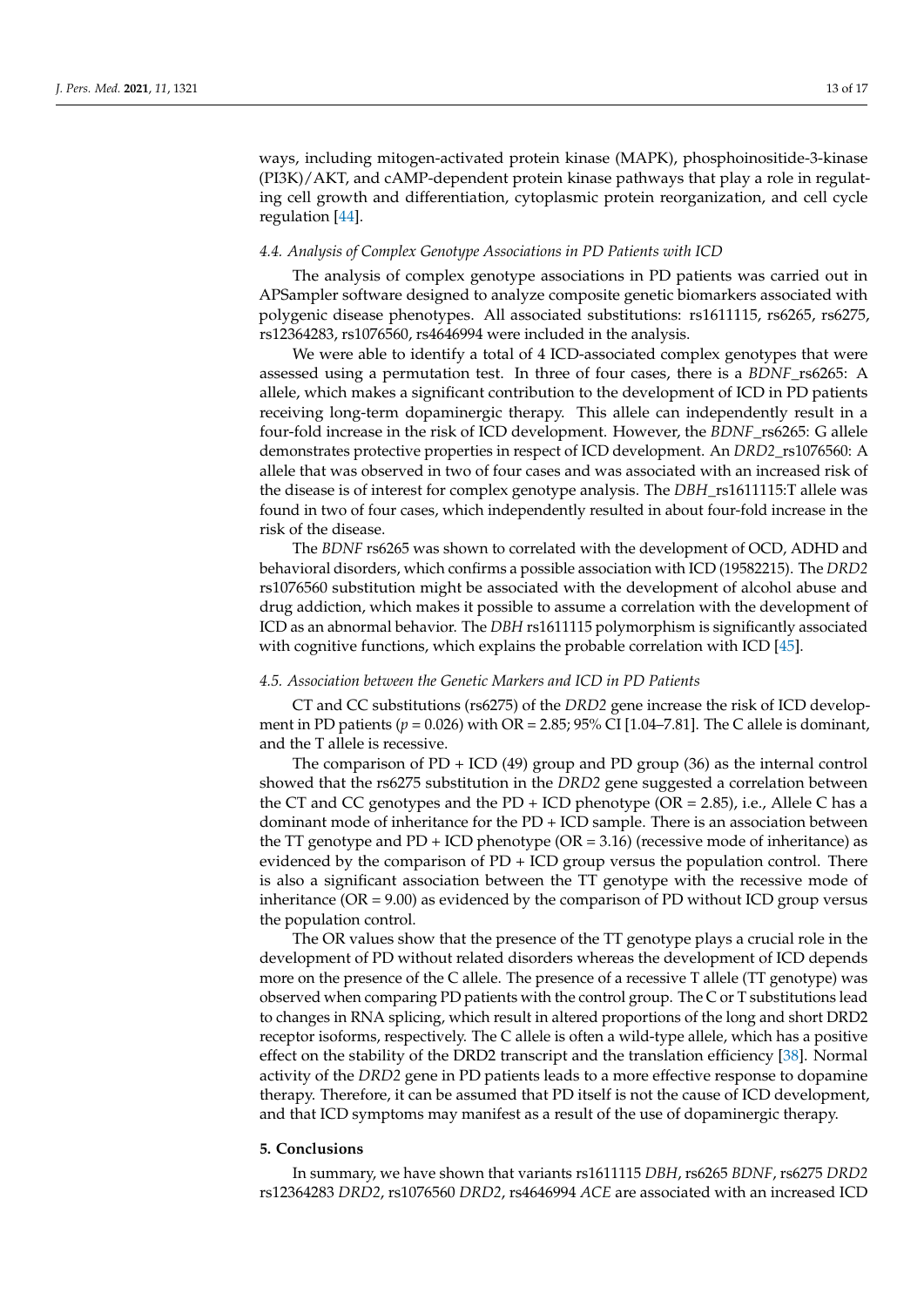risk among PD patients. To the best of our knowledge, this is the first report of clinical genetic testing and identification of risk factors for ICD conducted in patients with PD and ICD in Russia. These results would need to be replicated by further studies with a larger population and other ethnic groups as we recognize that the sample size of this study was small although the statistical power was sufficient for analyses. We also acknowledge that our control population group, taken from a biobank of a healthy screened blood transfusion service was not specifically screened for ICD. This fact is a possible limitation towards the conclusions reached. However, as mentioned previously we used a fully health screened blood donor group where all the donors had passed a rigorous medical examination, and those with family history of neurodegenerative disorders, dementia as well any behavioral or mental health issues were excluded. This would mean that those with family history of PD were excluded and furthermore, exclusion of those with significant mental health issues or behavioral disorders would mean that intrusive ICD would have been likely to have been screened out as well.

Special attention should be drawn to rs6275 *DRD2* gene polymorphism. Our data suggest that this specific polymorphism is associated with a strong clinical genetic risk factor for the development of ICD in PD patients and may therefore enable pharmacogenetic strategies to aid personalized treatment while also enabling possible prophylaxis [\[46\]](#page-15-21). This issue is also highly relevant in the view of the increasing frequency of "dopamine agonist phobia" which has been recently reported [\[47\]](#page-15-22). These studies also contribute to our better understanding of the role of dopaminergic transmission and signaling in the mesocorticolimbic dopaminergic system and the involvement of other neurotransmitter systems in the mechanisms of ICD development. A possible long-term gain may be that the proposed genetic risk factors for ICD development might be used as a biomarker of neurotransmitter dysfunction based nonmotor subtypes of PD [\[48\]](#page-15-23), allowing a personalized approach to PD therapy [\[49,](#page-16-0)[50\]](#page-16-1).

**Supplementary Materials:** The following are available online at [https://www.mdpi.com/article/10](https://www.mdpi.com/article/10.3390/jpm11121321/s1) [.3390/jpm11121321/s1,](https://www.mdpi.com/article/10.3390/jpm11121321/s1) Table S1: characteristics of primers and PCR conditions, Table S2: characteristics of primers and probes, PCR—real-time conditions, Table S3: restrictases and restriction fragments.

**Author Contributions:** Conceptualization, N.T., E.K. (Elena Katunina) and E.K. (Eugene Klimov); data curation, A.F., Z.K., N.S. and E.K. (Eugene Klimov); formal analysis, A.F. and E.K. (Eugene Klimov); investigation, A.F., Z.K. and N.S.; methodology, N.T., E.K. (Elena Katunina) and E.K. (Eugene Klimov); project administration, E.K. (Elena Katunina) and E.K. (Eugene Klimov); resources, N.T. and E.K. (Eugene Klimov); supervision, N.T., E.K. (Elena Katunina) and E.K. (Eugene Klimov); writing—original draft, A.F.; writing—review and editing, A.F., N.T. and E.K. (Eugene Klimov). All authors have read and agreed to the published version of the manuscript.

**Funding:** The study was funded in part by a career development grant for NT from Parkinson's disease nonmotor group (PDNMG) and was carried out within the framework of the scientific project of the state assignment of Moscow State University No. 121032500088-4.

**Institutional Review Board Statement:** The study was conducted according to the guidelines of the Declaration of Helsinki, and approved by the Ethics Committee of Pirogov Russian National Research Medical University (Protocol Code: 150, date of approval: 14 December 2015).

**Informed Consent Statement:** Informed consent was obtained from all subjects involved in the study.

**Data Availability Statement:** The data presented in this study are available on request from the corresponding author. The data are not publicly available due to country specific and ethical committee regulations.

**Acknowledgments:** The authors thank the patients who agree to take part in the study. We wish to pay our gratitude and our tribute to our co-author and colleague, Eugene Klimov, who passed away on 8 July 2021. He was a dedicated scientist with a passion for research and a soulful curator, without whom this work could not be possible. We also thank K Ray Chaudhuri (Kings College, London) for a review of the manuscript.

**Conflicts of Interest:** The authors declare no conflict of interest.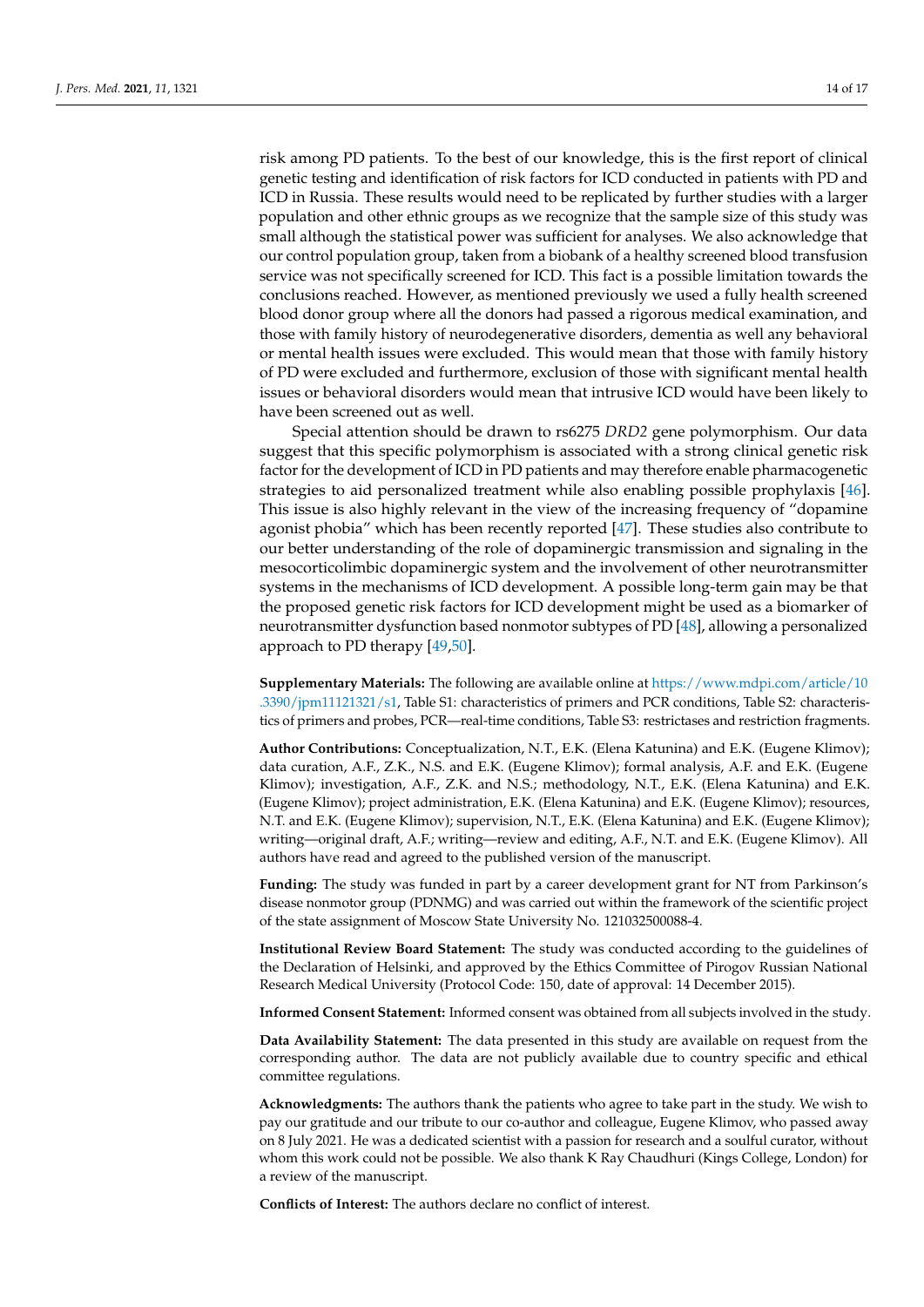# **References**

- <span id="page-14-0"></span>1. Titova, N.; Padmakumar, C.; Lewis, S.J.G.; Chaudhuri, K.R. Parkinson's: A syndrome rather than a disease? *J. Neural Transm.* **2017**, *124*, 907–914. [\[CrossRef\]](http://doi.org/10.1007/s00702-016-1667-6) [\[PubMed\]](http://www.ncbi.nlm.nih.gov/pubmed/28028643)
- <span id="page-14-1"></span>2. Magistrelli, L.; Ferrari, M.; Furgiuele, A.; Milner, A.V.; Contaldi, E.; Comi, C.; Marino, F. Polymorphisms of Dopamine Receptor Genes and Parkinson's Disease: Clinical Relevance and Future Perspectives. *Int. J. Mol. Sci.* **2021**, *22*, 3781. [\[CrossRef\]](http://doi.org/10.3390/ijms22073781)
- <span id="page-14-3"></span>3. Vilas, D.; Pont-Sunyer, C.; Tolosa, E. Impulse control disorders in Parkinson's disease. *Parkinsonism Relat. Disord.* **2012**, *18* (Suppl. 1), S80–S84. [\[CrossRef\]](http://doi.org/10.1016/S1353-8020(11)70026-8)
- 4. Antonini, A.; Barone, P.; Bonuccelli, U.; Annoni, K.; Asgharnejad, M.; Stanzione, P. ICARUS study: Prevalence and clinical features of impulse control disorders in Parkinson's disease. *J. Neurol. Neurosurg. Psychiatry* **2017**, *88*, 317–324. [\[CrossRef\]](http://doi.org/10.1136/jnnp-2016-315277)
- <span id="page-14-2"></span>5. Kim, J.; Kim, M.; Kwon, D.Y.; Seo, W.K.; Kim, J.H.; Baik, J.S.; Koh, S.B. Clinical characteristics of impulse control and repetitive behavior disorders in Parkinson's disease. *J. Neurol.* **2013**, *260*, 429–437. [\[CrossRef\]](http://doi.org/10.1007/s00415-012-6645-9) [\[PubMed\]](http://www.ncbi.nlm.nih.gov/pubmed/22893307)
- <span id="page-14-4"></span>6. Sarathchandran, P.; Soman, S.; Sarma, G.; Krishnan, S.; Kishore, A. Impulse control disorders and related behaviors in Indian patients with Parkinson's disease. *Mov. Disord.* **2013**, *28*, 1901–1902. [\[CrossRef\]](http://doi.org/10.1002/mds.25557) [\[PubMed\]](http://www.ncbi.nlm.nih.gov/pubmed/23801595)
- <span id="page-14-5"></span>7. Weintraub, D.; Potenza, M.N. Impulse control disorders in Parkinson's disease. *Curr. Neurol. Neurosci. Rep.* **2006**, *6*, 302–306. [\[CrossRef\]](http://doi.org/10.1007/s11910-006-0022-y) [\[PubMed\]](http://www.ncbi.nlm.nih.gov/pubmed/16822350)
- <span id="page-14-6"></span>8. Voon, V.; Hassan, K.; Zurowski, M.; de Souza, M.; Thomsen, T.; Fox, S.; Lang, A.E.; Miyasaki, J. Prevalence of repetitive and reward-seeking behaviors in Parkinson's disease. *Neurology* **2006**, *67*, 1254–1257. [\[CrossRef\]](http://doi.org/10.1212/01.wnl.0000238503.20816.13) [\[PubMed\]](http://www.ncbi.nlm.nih.gov/pubmed/16957130)
- 9. Weintraub, D.; Koester, J.; Potenza, M.N.; Siderowf, A.D.; Stacy, M.; Voon, V.; Whetteckey, J.; Wunderlich, G.R.; Lang, A.E. Impulse control disorders in Parkinson's disease: A cross-sectional study of 3090 patients. *Arch. Neurol.* **2010**, *67*, 589–595. [\[CrossRef\]](http://doi.org/10.1001/archneurol.2010.65)
- 10. Zhang, Y.; He, A.Q.; Li, L.; Chen, W.; Liu, Z.G. Clinical characteristics of impulse control and related disorders in Chinese Parkinson's disease patients. *BMC Neurol.* **2017**, *17*, 98. [\[CrossRef\]](http://doi.org/10.1186/s12883-017-0874-6) [\[PubMed\]](http://www.ncbi.nlm.nih.gov/pubmed/28521736)
- 11. Bhattacharjee, S. Impulse control disorders in Parkinson's disease: Review of pathophysiology, epidemiology, clinical features, management, and future challenges. *Neurol. India* **2018**, *66*, 967–975. [\[CrossRef\]](http://doi.org/10.4103/0028-3886.237019) [\[PubMed\]](http://www.ncbi.nlm.nih.gov/pubmed/30038082)
- <span id="page-14-7"></span>12. Latella, D.; Maggio, M.G.; Maresca, G.; Saporoso, A.F.; Le Cause, M.; Manuli, A.; Milardi, D.; Bramanti, P.; De Luca, R.; Calabrò, R.S. Impulse control disorders in Parkinson's disease: A systematic review on risk factors and pathophysiology. *Neurol. Sci.* **2019**, *398*, 101–106. [\[CrossRef\]](http://doi.org/10.1016/j.jns.2019.01.034) [\[PubMed\]](http://www.ncbi.nlm.nih.gov/pubmed/30690412)
- <span id="page-14-8"></span>13. Brewer, J.A.; Potenza, M.N. The neurobiology and genetics of impulse control disorders: Relationships to drug addictions. *Biochem. Pharm.* **2008**, *75*, 63–75. [\[CrossRef\]](http://doi.org/10.1016/j.bcp.2007.06.043) [\[PubMed\]](http://www.ncbi.nlm.nih.gov/pubmed/17719013)
- 14. Comings, D.E.; Gade-Andavolu, R.; Gonzalez, N.; Wu, S.; Muhleman, D.; Chen, C.; Koh, P.; Farwell, K.; Blake, H.; Dietz, G.; et al. The additive effect of neurotransmitter genes in pathological gambling. *Clin. Genet.* **2001**, *60*, 107–116. [\[CrossRef\]](http://doi.org/10.1034/j.1399-0004.2001.600204.x) [\[PubMed\]](http://www.ncbi.nlm.nih.gov/pubmed/11553044)
- 15. Lee, J.Y.; Lee, E.K.; Park, S.S.; Lim, J.Y.; Kim, H.J.; Kim, J.S.; Jeon, B.S. Association of DRD3 and GRIN2B with impulse control and related behaviors in Parkinson's disease. *Mov. Disord.* **2009**, *24*, 1803–1810. [\[CrossRef\]](http://doi.org/10.1002/mds.22678) [\[PubMed\]](http://www.ncbi.nlm.nih.gov/pubmed/19562769)
- 16. Cilia, R.; Benfante, R.; Asselta, R.; Marabini, L.; Cereda, E.; Siri, C.; Pezzoli, G.; Goldwurm, S.; Fornasari, D. Tryptophan hydroxylase type 2 variants modulate severity and outcome of addictive behaviors in Parkinson's disease. *Parkinsonism Relat. Disord.* **2016**, *29*, 96–103. [\[CrossRef\]](http://doi.org/10.1016/j.parkreldis.2016.05.017) [\[PubMed\]](http://www.ncbi.nlm.nih.gov/pubmed/27237108)
- 17. Zainal Abidin, S.; Tan, E.L.; Chan, S.C.; Jaafar, A.; Lee, A.X.; Abd Hamid, M.H.; Abdul Murad, N.A.; Pakarul Razy, N.F.; Azmin, S.; Ahmad Annuar, A.; et al. DRD and GRIN2B polymorphisms and their association with the development of impulse control behaviour among Malaysian Parkinson's disease patients. *BMC Neurol.* **2015**, *15*, 59. [\[CrossRef\]](http://doi.org/10.1186/s12883-015-0316-2) [\[PubMed\]](http://www.ncbi.nlm.nih.gov/pubmed/25896831)
- <span id="page-14-10"></span>18. Castro-Martínez, X.H.; García-Ruiz, P.J.; Martínez-García, C.; Martínez-Castrillo, J.C.; Vela, L.; Mata, M.; Hoenicka, J. Behavioral addictions in early-onset Parkinson disease are associated with DRD3 variants. *Parkinsonism Relat. Disord.* **2018**, *49*, 100–103. [\[CrossRef\]](http://doi.org/10.1016/j.parkreldis.2018.01.010)
- <span id="page-14-15"></span>19. Rieck, M.; Schumacher-Schuh, A.; Altmann, V.; Callegari-Jacques, S.M.; Rieder, C.R.M.; Hutz, M.H. Association between DRD2 and DRD3 gene polymorphisms and gastrointestinal symptoms induced by levodopa therapy in Parkinson's disease. *Pharm. J.* **2018**, *18*, 196–200. [\[CrossRef\]](http://doi.org/10.1038/tpj.2016.79) [\[PubMed\]](http://www.ncbi.nlm.nih.gov/pubmed/27779245)
- <span id="page-14-9"></span>20. Krishnamoorthy, S.; Rajan, R.; Banerjee, M.; Kumar, H.; Sarma, G.; Krishnan, S.; Sarma, S.; Kishore, A. Dopamine D3 receptor Ser9Gly variant is associated with impulse control disorders in Parkinson's disease patients. *Parkinsonism Relat. Disord.* **2016**, *30*, 13–17. [\[CrossRef\]](http://doi.org/10.1016/j.parkreldis.2016.06.005) [\[PubMed\]](http://www.ncbi.nlm.nih.gov/pubmed/27325396)
- <span id="page-14-11"></span>21. Todt, U.; Netzer, C.; Toliat, M.; Heinze, A.; Goebel, I.; Nürnberg, P.; Göbel, H.; Freudenberg, J.; Kubisch, C. New genetic evidence for involvement of the dopamine system in migraine with aura. *Hum. Genet.* **2009**, *125*, 265–279. [\[CrossRef\]](http://doi.org/10.1007/s00439-009-0623-z) [\[PubMed\]](http://www.ncbi.nlm.nih.gov/pubmed/19152006)
- <span id="page-14-12"></span>22. Zabetian, C.P.; Anderson, G.M.; Buxbaum, S.G.; Elston, R.C.; Ichinose, H.; Nagatsu, T.; Kim, K.S.; Kim, C.H.; Malison, R.T.; Gelernter, J.; et al. A quantitative-trait analysis of human plasma–dopamine β-hydroxylase activity: Evidence for a major functional polymorphism at the DBH locus. *Am. J. Hum. Genet.* **2001**, *68*, 515–522. [\[CrossRef\]](http://doi.org/10.1086/318198) [\[PubMed\]](http://www.ncbi.nlm.nih.gov/pubmed/11170900)
- <span id="page-14-13"></span>23. Chen, Z.Y.; Patel, P.D.; Sant, G.; Meng, C.X.; Teng, K.K.; Hempstead, B.L.; Lee, F.S. Variant brain-derived neurotrophic factor (BDNF)(Met66) alters the intracellular trafficking and activity-dependent secretion of wild-type BDNF in neurosecretory cells and cortical neurons. *J. Neurosci.* **2004**, *24*, 4401–4411. [\[CrossRef\]](http://doi.org/10.1523/JNEUROSCI.0348-04.2004)
- <span id="page-14-14"></span>24. Cheng, L.; Ge, Q.; Xiao, P.; Sun, B.; Ke, X.; Bai, Y.; Lu, Z. Association study between BDNF gene polymorphisms and autism by three-dimensional gel-based microarray. *Int. J. Mol. Sci.* **2009**, *10*, 2487–2500. [\[CrossRef\]](http://doi.org/10.3390/ijms10062487) [\[PubMed\]](http://www.ncbi.nlm.nih.gov/pubmed/19582215)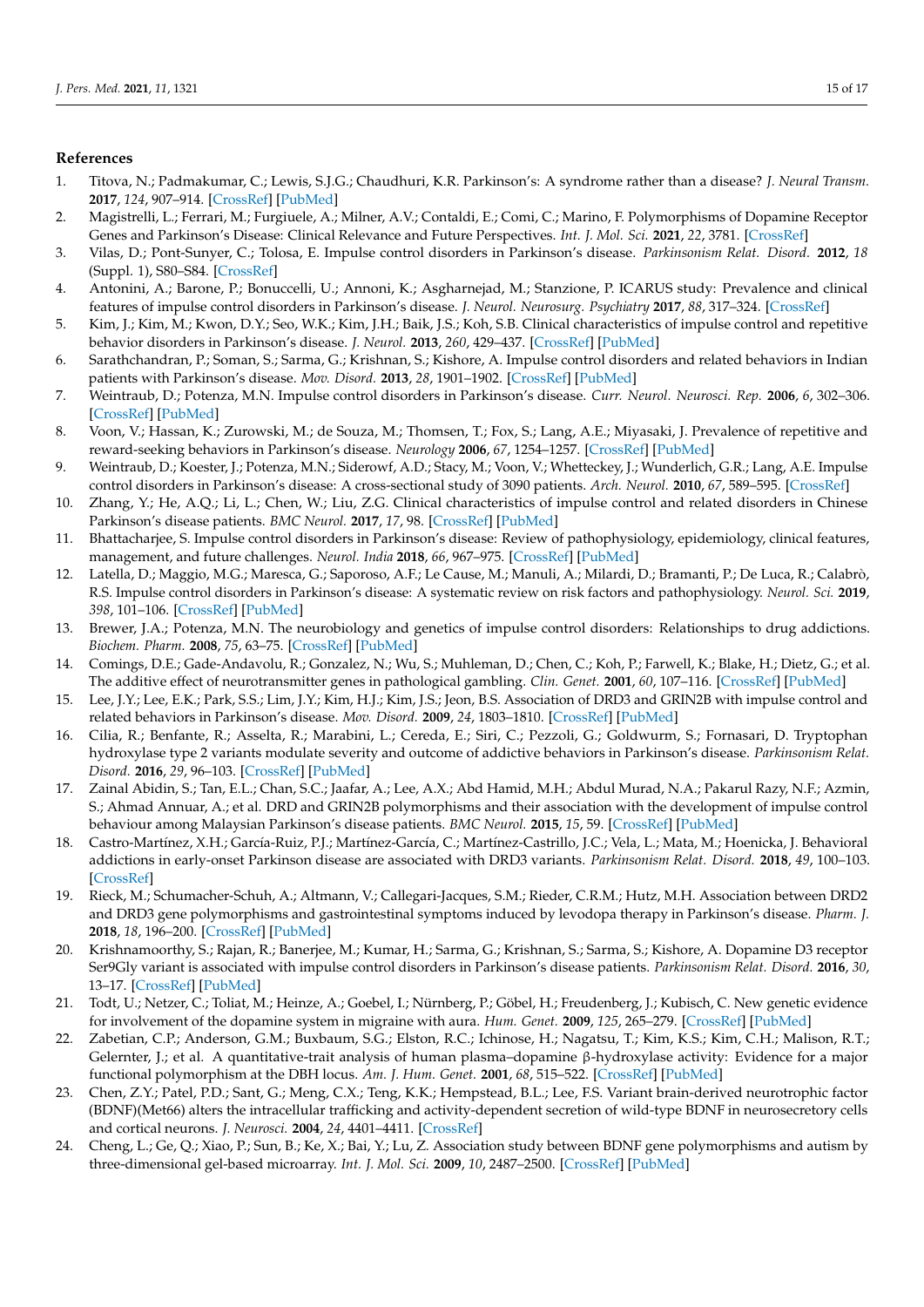- <span id="page-15-0"></span>25. Boots, E.A.; Schultz, S.A.; Clark, L.R.; Racine, A.M.; Darst, B.F.; Koscik, R.L.; Carlsson, C.M.; Gallagher, C.L.; Hogan, K.J.; Bendlin, B.B.; et al. BDNF Val66Met predicts cognitive decline in the Wisconsin Registry for Alzheimer's Prevention. *Neurology* **2017**, *88*, 2098–2106. [\[CrossRef\]](http://doi.org/10.1212/WNL.0000000000003980)
- <span id="page-15-1"></span>26. Duan, J.; Wainwright, M.S.; Comeron, J.M.; Saitou, N.; Sanders, A.R.; Gelernter, J.; Gejman, P.V. Synonymous mutations in the human dopamine receptor D2 (DRD2) affect mRNA stability and synthesis of the receptor. *Hum. Mol. Genet.* **2003**, *12*, 205–216. [\[CrossRef\]](http://doi.org/10.1093/hmg/ddg055)
- <span id="page-15-2"></span>27. Davis, C.; Levitan, R.D.; Yilmaz, Z.; Kaplan, A.S.; Carter, J.C.; Kennedy, J.L. Binge eating disorder and the dopamine D2 receptor: Genotypes and sub-phenotypes. *Prog. Neuropsychopharmacol. Biol. Psychiatry* **2012**, *38*, 328–335. [\[CrossRef\]](http://doi.org/10.1016/j.pnpbp.2012.05.002) [\[PubMed\]](http://www.ncbi.nlm.nih.gov/pubmed/22579533)
- <span id="page-15-3"></span>28. Jiménez, K.M.; Pereira-Morales, A.J.; Forero, D.A. A functional polymorphism in the DRD1 gene, that modulates its regulation by miR-504, is associated with depressive symptoms. *Psychiatry Investig.* **2018**, *15*, 402–406. [\[CrossRef\]](http://doi.org/10.30773/pi.2017.10.16.1) [\[PubMed\]](http://www.ncbi.nlm.nih.gov/pubmed/29614853)
- <span id="page-15-4"></span>29. Nelson, E.C.; Heath, A.C.; Lynskey, M.T.; Agrawal, A.; Henders, A.K.; Bowdler, L.M.; Todorov, A.A.; Madden, P.A.; Moore, E.; Degenhardt, L.; et al. PTSD risk associated with a functional DRD2 polymorphism in heroin-dependent cases and controls is limited to amphetamine-dependent individuals. *Addict. Biol.* **2014**, *19*, 700–707. [\[CrossRef\]](http://doi.org/10.1111/adb.12062) [\[PubMed\]](http://www.ncbi.nlm.nih.gov/pubmed/23647975)
- <span id="page-15-5"></span>30. Lucht, M.; Samochowiec, A.; Samochowiec, J.; Jasiewicz, A.; Grabe, H.J.; Geissler, I.; Rimmbach, C.; Rosskopf, D.; Grzywacz, A.; Wysiecka, J.P.; et al. Influence of DRD2 and ANKK1 genotypes on apomorphine-induced growth hormone (GH) response in alcohol-dependent patients. *Prog. Neuropsychopharmacol. Biol. Psychiatry* **2010**, *34*, 45–49. [\[CrossRef\]](http://doi.org/10.1016/j.pnpbp.2009.08.024)
- <span id="page-15-6"></span>31. Zhang, K.; Wang, L.; Cao, C.; Li, G.; Fang, R.; Liu, P.; Luo, S.; Zhang, X.; Liberzon, I. A DRD2/ANNK1-COMT Interaction, Consisting of Functional Variants, Confers Risk of Post-traumatic Stress Disorder in Traumatized Chinese. *Front. Psychiatry* **2018**, *9*, 170. [\[CrossRef\]](http://doi.org/10.3389/fpsyt.2018.00170)
- <span id="page-15-7"></span>32. Jiang, Y.; Liu, B.; Wu, C.; Gao, X.; Lu, Y.; Lian, Y.; Liu, J. Dopamine Receptor D2 Gene (DRD2) Polymorphisms, Job Stress, and Their Interaction on Sleep Dysfunction. *Int. J. Environ. Res. Public Health* **2020**, *17*, 8174. [\[CrossRef\]](http://doi.org/10.3390/ijerph17218174)
- <span id="page-15-8"></span>33. Sayed-Tabatabaei, F.A.; Oostra, B.A.; Isaacs, A.; van Duijn, C.M.; Witteman, J.C. ACE polymorphisms. *Circ. Res.* **2006**, *98*, 1123–1133. [\[CrossRef\]](http://doi.org/10.1161/01.RES.0000223145.74217.e7) [\[PubMed\]](http://www.ncbi.nlm.nih.gov/pubmed/16690893)
- <span id="page-15-9"></span>34. Zmorzynski, S.; Szudy-Szczyrek, A.; Popek-Marciniec, S.; Korszen-Pilecka, I.; Wojcierowska-Litwin, M.; Luterek, M.; Chocholska, S.; Styk, W.; Swiderska-Kołacz, G.; Januszewska, J.; et al. ACE insertion/deletion polymorphism (rs4646994) is associated with the increased risk of multiple myeloma. *Front. Oncol.* **2019**, *9*, 44. [\[CrossRef\]](http://doi.org/10.3389/fonc.2019.00044)
- <span id="page-15-10"></span>35. Kieling, C.; Genro, J.P.; Hutz, M.H.; Rohde, L.A. The–1021 C/T DBH polymorphism is associated with neuropsychological performance among children and adolescents with ADHD. *Am. J. Med. Genet. B Neuropsychiatr. Genet.* **2008**, *147B*, 485–490. [\[CrossRef\]](http://doi.org/10.1002/ajmg.b.30636)
- <span id="page-15-11"></span>36. Gibb, W.R. Accuracy in the clinical diagnosis of parkinsonian syndromes. *Postgrad. Med. J.* **1988**, *64*, 345–351. [\[CrossRef\]](http://doi.org/10.1136/pgmj.64.751.345)
- <span id="page-15-12"></span>37. Weintraub, D.; Hoops, S.; Shea, J.A.; Lyons, K.E.; Pahwa, R.; Driver-Dunckley, E.D.; Adler, C.H.; Potenza, M.N.; Miyasaki, J.; Siderowf, A.D.; et al. Validation of the questionnaire for impulsive-compulsive disorders in Parkinson's disease. *Mov. Disord.* **2009**, *24*, 1461–1467. [\[CrossRef\]](http://doi.org/10.1002/mds.22571) [\[PubMed\]](http://www.ncbi.nlm.nih.gov/pubmed/19452562)
- <span id="page-15-13"></span>38. Weintraub, D.; Mamikonyan, E.; Papay, K.; Shea, J.A.; Xie, S.X.; Siderowf, A. Questionnaire for impulsive-compulsive disorders in Parkinson's Disease–Rating Scale. *Mov. Disord.* **2012**, *27*, 242–247. [\[CrossRef\]](http://doi.org/10.1002/mds.24023)
- <span id="page-15-14"></span>39. McElroy, S.L.; Keck, P.E., Jr.; Pope, H.G., Jr.; Smith, J.M.; Strakowski, S.M. Compulsive buying: A report of 20 cases. *J. Clin. Psychiatry* **1994**, *55*, 242–248. [\[PubMed\]](http://www.ncbi.nlm.nih.gov/pubmed/8071278)
- <span id="page-15-15"></span>40. Voon, V. Repetition, repetition, and repetition: Compulsive and punding behaviors in Parkinson's disease. *Mov. Disord.* **2004**, *19*, 367–370. [\[CrossRef\]](http://doi.org/10.1002/mds.20046)
- <span id="page-15-16"></span>41. Evans, A.H.; Katzenschlager, R.; Paviour, D.; O'Sullivan, J.D.; Appel, S.; Lawrence, A.D.; Lees, A.J. Punding in Parkinson's disease: Its relation to the dopamine dysregulation syndrome. *Mov. Disord.* **2004**, *19*, 397–405. [\[CrossRef\]](http://doi.org/10.1002/mds.20045) [\[PubMed\]](http://www.ncbi.nlm.nih.gov/pubmed/15077237)
- <span id="page-15-17"></span>42. Giovannoni, G.; O'Sullivan, J.D.; Turner, K.; Manson, A.J.; Lees, A.J. Hedonistic homeostatic dysregulation in patients with Parkinson's disease on dopamine replacement therapies. *J. Neurol. Neurosurg. Psychiatry* **2000**, *68*, 423–428. [\[CrossRef\]](http://doi.org/10.1136/jnnp.68.4.423) [\[PubMed\]](http://www.ncbi.nlm.nih.gov/pubmed/10727476)
- <span id="page-15-18"></span>43. Papp, A.C.; Pinsonneault, J.K.; Cooke, G.; Sadée, W. Single nucleotide polymorphism genotyping using allele-specific PCR and fluorescence melting curves. *Biotechniques* **2003**, *34*, 1068–1072. [\[CrossRef\]](http://doi.org/10.2144/03345dd03)
- <span id="page-15-19"></span>44. Abramson, J.H. WINPEPI updated: Computer programs for epidemiologists, and their teaching potential. *Epidemiol. Perspect. Innov.* **2011**, *8*, 1–9. [\[CrossRef\]](http://doi.org/10.1186/1742-5573-8-1) [\[PubMed\]](http://www.ncbi.nlm.nih.gov/pubmed/21288353)
- <span id="page-15-20"></span>45. Favorov, A.V.; Andreewski, T.V.; Sudomoina, M.A.; Favorova, O.O.; Parmigiani, G.; Ochs, M.F. A Markov chain Monte Carlo technique for identification of combinations of allelic variants underlying complex diseases in humans. *Genetics* **2005**, *171*, 2113–2121. [\[CrossRef\]](http://doi.org/10.1534/genetics.105.048090)
- <span id="page-15-21"></span>46. Titova, N.; Chaudhuri, K.R. Personalized Medicine and Nonmotor Symptoms in Parkinson's Disease. *Int. Rev. Neurobiol.* **2017**, *134*, 1257–1281. [\[CrossRef\]](http://doi.org/10.1016/bs.irn.2017.05.015)
- <span id="page-15-22"></span>47. Rota, S.; Boura, I.; Batzu, L.; Titova, N.; Jenner, P.; Falup-Pecurariu, C.; Chaudhuri, K.R. 'Dopamine agonist Phobia' in Parkinson's disease: When does it matter? Implications for non-motor symptoms and personalized medicine. *Expert Rev. Neurother.* **2020**, *20*, 953–965. [\[CrossRef\]](http://doi.org/10.1080/14737175.2020.1806059)
- <span id="page-15-23"></span>48. Titova, N.; Qamar, M.A.; Chaudhuri, K.R. Biomarkers of Parkinson's Disease: An Introduction. *Int. Rev. Neurobiol.* **2017**, *132*, 183–196. [\[CrossRef\]](http://doi.org/10.1016/bs.irn.2017.03.003)